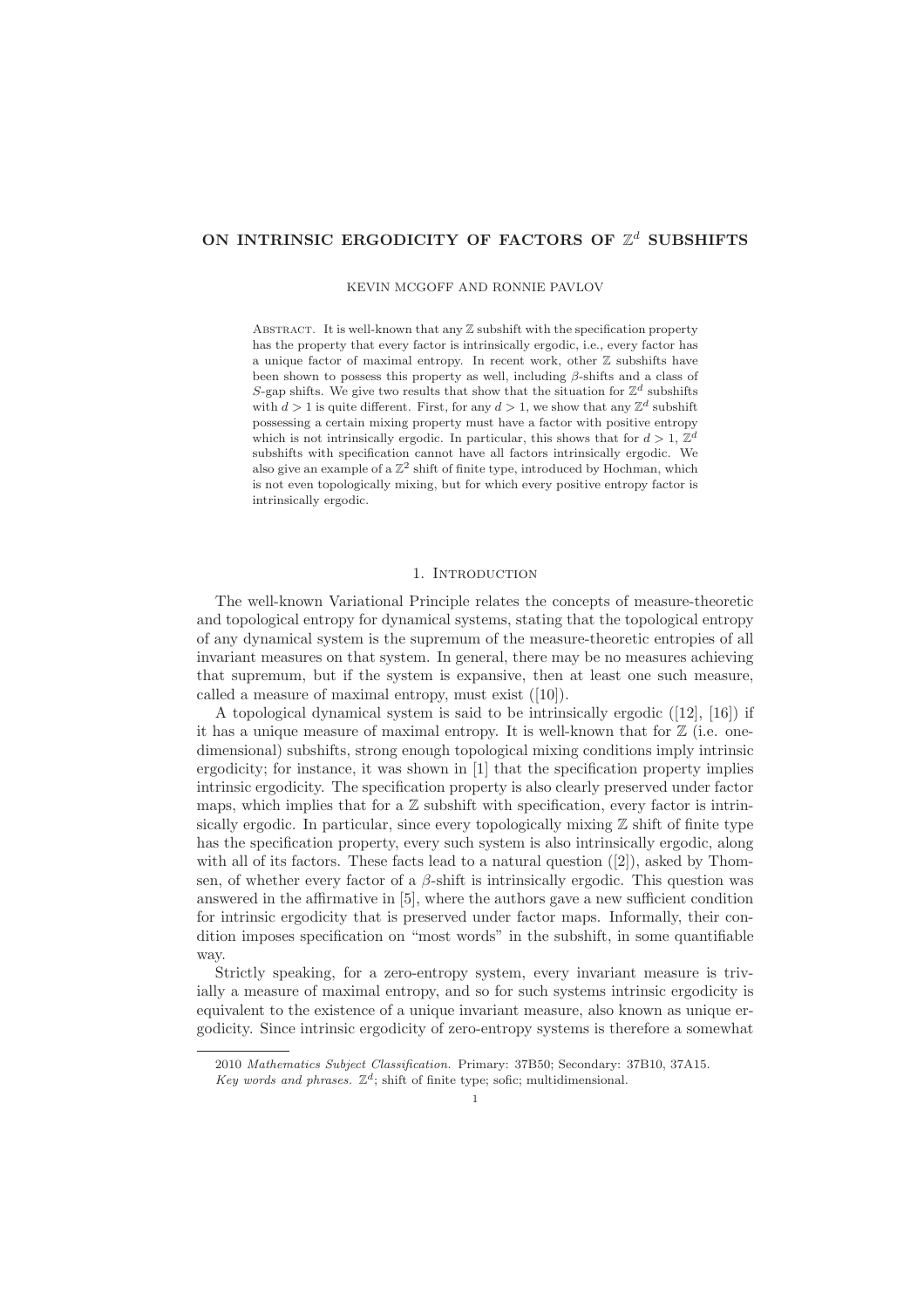degenerate case, in this paper we will focus on the question of whether all positive entropy factors of a subshift are intrinsically ergodic. This slight restriction of scope changes none of the context of the work described above, since all subshifts with specification and all subshifts treated in [5] (see Proposition 2.4 there) have positive entropy.

In the current work, we study the class of  $\mathbb{Z}^d$  subshifts  $(d > 1)$  for which every positive entropy factor is intrinsically ergodic, proving two results which are somewhat surprising given the results for  $d = 1$  summarized above. The first is that any  $\mathbb{Z}^d$  subshift with a certain topological mixing property (see Definition 2.15) must have a non-intrinsically ergodic factor, which is antithetical to the previously described results for  $d = 1$ .

**Theorem 1.1.** For any  $d > 1$  and any  $\mathbb{Z}^d$  subshift X that has the  $D^*$ -condition *and does not consist of a single fixed point, there exists a factor map* φ *so that*  $h(\phi(X)) > 0$  *and*  $\phi(X)$  *is not intrinsically ergodic.* 

Our second main result shows that there do exist  $\mathbb{Z}^d$  subshifts (in fact shifts of finite type) for which every positive entropy factor is intrinsically ergodic. The subshifts we consider are examples of Hochman ([7]) and are not topologically mixing; in fact, they have a forced hierarchical structure similar to substitutionally defined SFTs in the literature ([11], [14]).

**Theorem 1.2.** *There exist*  $\mathbb{Z}^2$  *shifts of finite type with arbitrarily large entropy for which every factor with positive topological entropy is intrinsically ergodic.*

## 2. Definitions and preliminaries

Let A denote a finite set, which we will refer to as an alphabet.

**Definition 2.1.** A pattern over A is a member of  $A^S$  for some  $S \subset \mathbb{Z}^d$ , which is said to have shape S. For  $d = 1$  and S an interval, patterns are generally called words.

We only consider patterns to be defined up to translation, i.e., if  $u \in A^S$  for a finite  $S \subset \mathbb{Z}^d$  and  $v \in A^T$ , where  $T = S + p$  for some  $p \in \mathbb{Z}^d$ , then we write  $u = v$ to mean that  $u(s) = v(s+p)$  for each s in S.

For any patterns  $v \in A^S$  and  $w \in A^T$  with  $S \cap T = \emptyset$ , we define the concatenation vw to be the pattern in  $A^{S\cup T}$  defined by  $(vw)(S) = v$  and  $(vw)(T) = w$ .

**Definition 2.2.** For any finite alphabet A, the  $\mathbb{Z}^d$ -shift action on  $A^{\mathbb{Z}^d}$ , denoted by  $\{\sigma_t\}_{t\in\mathbb{Z}^d}$ , is defined by  $(\sigma_t x)(s) = x(s+t)$  for  $s, t \in \mathbb{Z}^d$ .

We always think of  $A^{\mathbb{Z}^d}$  as being endowed with the product discrete topology, with respect to which it is obviously compact.

**Definition 2.3.** A  $\mathbb{Z}^d$  subshift is a closed subset of  $A^{\mathbb{Z}^d}$  which is invariant under the  $\mathbb{Z}^d$ -shift action. A  $\mathbb{Z}^d$  subshift is said to be **non-trivial** if it contains at least two points.

**Definition 2.4.** The **language** of a  $\mathbb{Z}^d$  subshift X, denoted by  $L(X)$ , is the set of all patterns with finite shape which appear in points of X. For any finite  $S \subset \mathbb{Z}^d$ , let  $L_S(X) := L(X) \cap A^S$ , the set of patterns in the language of X with shape S.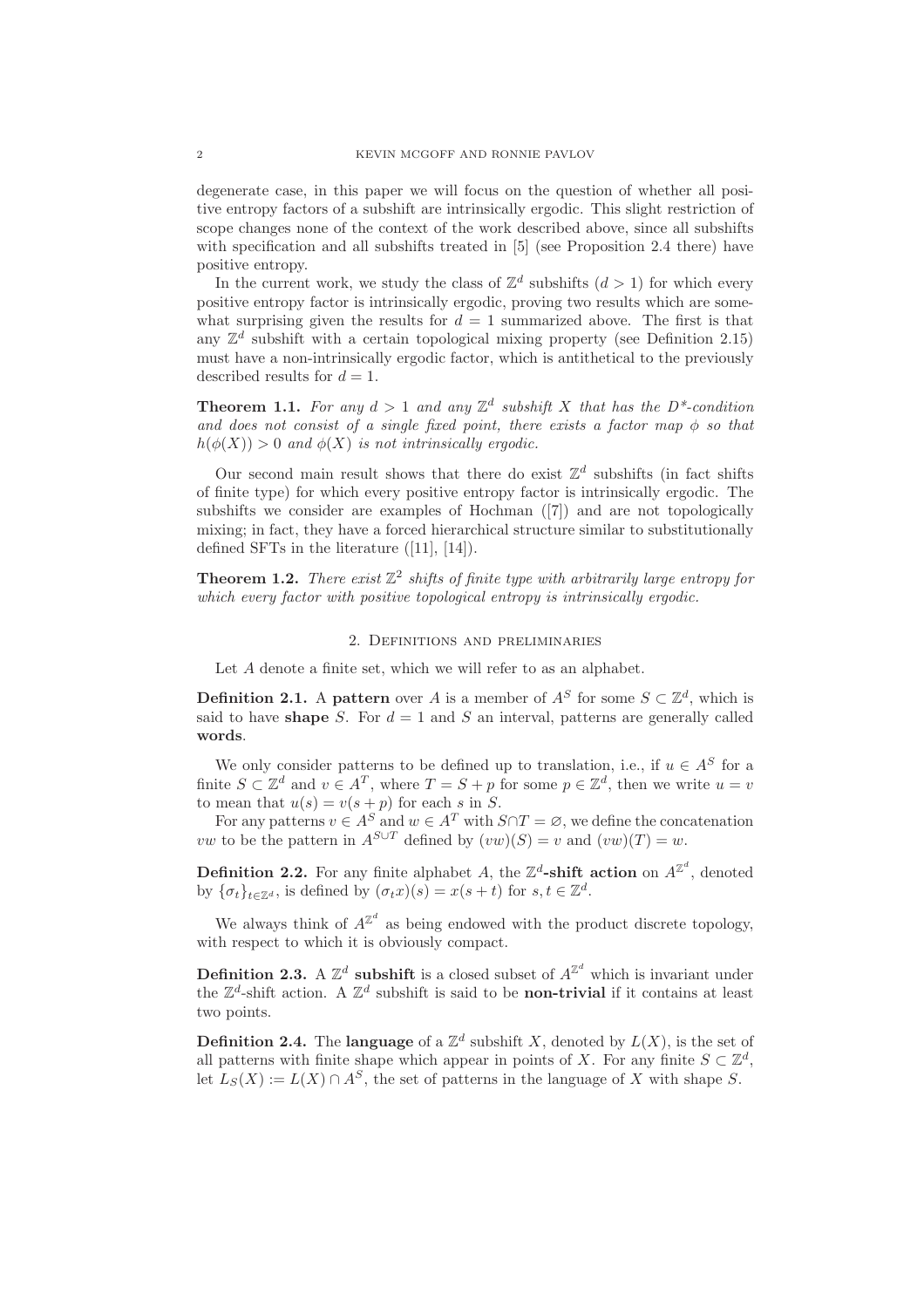Any subshift inherits a topology from  $A^{\mathbb{Z}^d}$ , with respect to which it is compact. Each  $\sigma_t$  is a homeomorphism on any  $\mathbb{Z}^d$  subshift, and so any  $\mathbb{Z}^d$  subshift, when paired with the  $\mathbb{Z}^d$ -shift action, is a topological dynamical system. For a subshift X, we consider the set  $\mathcal{M}(X)$  of all Borel probability measures on X that are invariant under all shifts  $\sigma_t$ . Note that  $\mathcal{M}(X)$  is compact in the weak<sup>\*</sup> topology. For a measure  $\mu$  in  $\mathcal{M}(X)$  and a pattern w in  $L(X)$ , we let  $\mu(w) = \mu([w])$ , where  $[w]$  denotes the cylinder set defined by w.

**Definition 2.5.** A  $\mathbb{Z}^d$  subshift X is called **uniquely ergodic** if  $|\mathcal{M}(X)| = 1$ , i.e., if there is only one invariant Borel probability measure on  $X$ .

Any  $\mathbb{Z}^d$  subshift can also be defined in terms of disallowed patterns: for any set  $\mathcal F$  of patterns over  $A$ , one can define the set

$$
X(\mathcal{F}) := \{ x \in A^{\mathbb{Z}^d} \ : \ (x)(S) \notin \mathcal{F} \text{ for all finite } S \subset \mathbb{Z}^d \}.
$$

It is well known that any  $X(\mathcal{F})$  is a  $\mathbb{Z}^d$  subshift, and all  $\mathbb{Z}^d$  subshifts are representable in this way.

Definition 2.6. A  $\mathbb{Z}^d$  shift of finite type (SFT) is a  $\mathbb{Z}^d$  subshift equal to  $X(\mathcal{F})$ for some finite set  $\mathcal F$  of forbidden patterns.

Definition 2.7. A (topological) factor map is any continuous shift-commuting map  $\phi$  from a  $\mathbb{Z}^d$  subshift X onto a  $\mathbb{Z}^d$  subshift Y. A bijective factor map is called a topological conjugacy.

It is well-known that any factor map  $\phi$  is a so-called sliding block code, i.e. there exists n (called the **radius** of  $\phi$ ) so that  $x(v + [-n, n]^2)$  uniquely determines  $(\phi(x))(v)$  for any  $x \in X$  and  $v \in \mathbb{Z}^2$ . (See [9] for a proof for  $d = 1$ , which extends to  $d > 1$  without changes.) A factor map  $\phi$  is 1-block if it has radius 0.

**Definition 2.8.** The **topological entropy** of a  $\mathbb{Z}^d$  subshift X is

$$
h(X) := \lim_{n_1, \dots, n_d \to \infty} \frac{1}{\prod_{i=1}^d n_i} \log |L_{\prod_{i=1}^d [1, n_i]}(X)|.
$$

**Definition 2.9.** Let  $\Omega$  be a finite set, and let  $\mu$  be a probability measure on  $\Omega$ . Then the **entropy** of  $\mu$  is defined as

$$
H(\mu) = \sum_{\omega \in \Omega} -\mu(\{\omega\}) \log \mu(\{\omega\}).
$$

We will make use of the following basic facts about entropy, which we present without proof. See [6] for details.

**Proposition 2.10.** *Suppose*  $\Omega$  *is a finite set and*  $\mu$  *is a probability measure on*  $\Omega$ *. Then*

$$
H(\mu) \le \log |\Omega|,
$$

*with equality if and only if*  $\mu$  *is uniformly distributed on*  $\Omega$ *.* 

Proposition 2.11. *Suppose A and I are finite sets and*  $\mu$  *is a probability measure on*  $A^{\mathcal{I}}$ *. For*  $C \subset \mathcal{I}$ *, let*  $\mu_C$  *denote the projection (marginal) of*  $\mu$  *onto*  $A^C$ *. Then for any partition* P *of* I*, it holds that*

$$
H(\mu) \le \sum_{C \in \mathcal{P}} H(\mu_C).
$$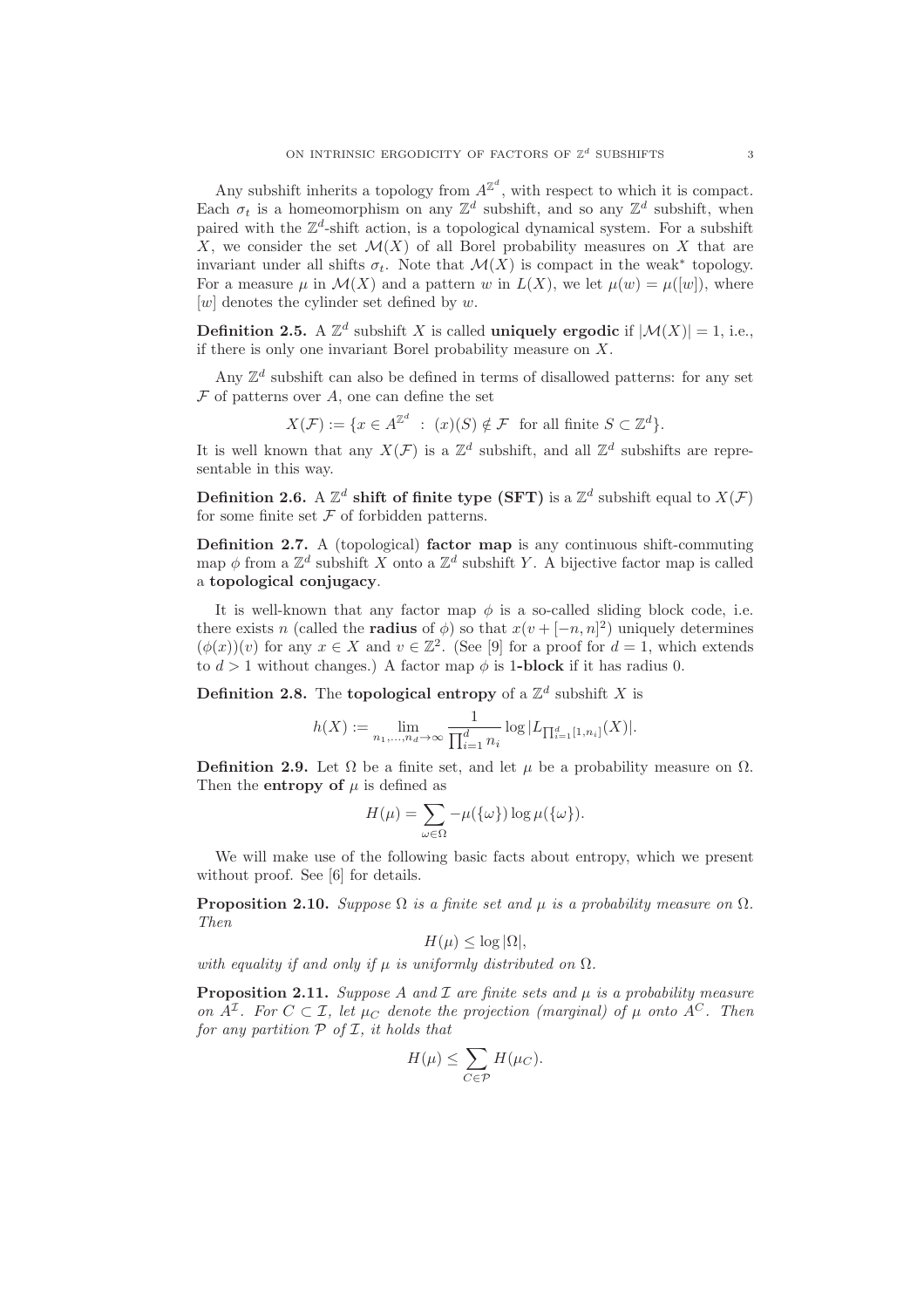**Definition 2.12.** For a subshift X and a measure  $\mu$  in  $\mathcal{M}(X)$ , define  $H_{\mu,N}$  to be the entropy of  $\mu$  with respect to the partition given by  $L_{[1,N]^d}(X)$ :

$$
H_{\mu,N} = \sum_{w \in L_{[1,N]^d}(X)} -\mu(w) \log \mu(w).
$$

Then the **entropy** of the measure  $\mu$  is given by

$$
h(\mu) = \lim_{N \to \infty} \frac{1}{N^d} H_{\mu, N} = \inf_{N \to \infty} \frac{1}{N^d} H_{\mu, N}.
$$

For any subshift  $X$ , the Variational Principle states that the topological entropy of X is the supremum of the measure-theoretic entropies  $h(\mu)$  over all  $\mu \in \mathcal{M}(X)$ , which motivates the following definition.

**Definition 2.13.** For any subshift X, any measure  $\mu \in \mathcal{M}(X)$  for which  $h(\mu)$  $h(X)$  is called a **measure of maximal entropy** for X.

For general topological systems the supremum  $h(X)$  may not be achieved; nonetheless, every subshift has at least one measure of maximal entropy; see [10] for a proof. It is natural to wonder when a subshift has a single such measure, which motivates the following definition  $([12], [16])$ .

**Definition 2.14.** A subshift  $X$  is said to be **intrinsically ergodic** if it has exactly one measure of maximal entropy.

We now turn to the mixing condition that appears in Theorem 1.1.

**Definition 2.15.** A  $\mathbb{Z}^d$  subshift X has the **D\*-condition** if for any n there exists  $k_n$  with the property that for any  $x, y \in X$ , there exists  $z \in X$  such that  $z([-n,n]^d) = x([-n,n]^d)$  and  $z(\mathbb{Z}^d \setminus [-(k_n+n), k_n+n]^d) = y(\mathbb{Z}^d \setminus [-(k_n+n), k_n+n]^d)$  $n]$ <sup>d</sup>).

The  $D^*$ -condition was defined in [15] as a property of subshifts which guarantees that any finite-range Gibbs measure on  $X$  must be fully supported. It is significantly weaker than so-called uniform mixing conditions such as the uniform filling property and strong irreducibility/specification (see [3]). The following fact follows almost immediately from Definition 2.15, but it will be expeditious to state it as a lemma.

**Lemma 2.16.** *If* X *has the*  $D^*$ -condition,  $n \in \mathbb{N}$ , and  $k_n$  *is defined as in Definition 2.15, then for any*  $x \in X$ *, any (possibly infinite) collection*  $\{v_j\}_{j\in J} \subset \mathbb{Z}^d$ *such that the sets*  $v_j + [-(n + k_n), n + k_n]^d$  *are disjoint for*  $j \in J$ *, and any*  $\{w_j\}_{j\in J}\subseteq L_{[-n,n]^d}(X)$ , there exists  $z\in X$  so that for any  $j\in J$ , it holds that  $z(v_j + [-n, n]^d) = w_j$ , and  $z(t) = x(t)$  for any  $t \notin \Box$ j∈J  $v_j + [-(n+k_n), n+k_n]^2$ .

*Proof.* For finite J, we prove the lemma by induction on |J|. The case  $|J| = 1$  is just the definition of the D<sup>\*</sup>-condition. Now, suppose the lemma holds for  $|J| = j$ . Consider any  $|J| = j+1$  and  $\{v_i\}$  and  $\{w_i\}$  as in the lemma, and choose any  $j_0 \in J$ . Then, one can first apply the inductive hypothesis for  $J \setminus \{j_0\}$  to get  $x' \in X$  which satisfies the conclusion of the lemma for all  $j \in J \setminus \{j_0\}$ . But then, applying the  $|J| = 1$  case to x' and  $w_{j_0}$  yields x satisfying the conclusion of the lemma for J itself, completing the proof.

Now, for infinite (but by necessity countable)  $J$ , we first assume  $J$  to be  $N$ without loss of generality. Then, for each  $m$ , by appeal to the finite case, there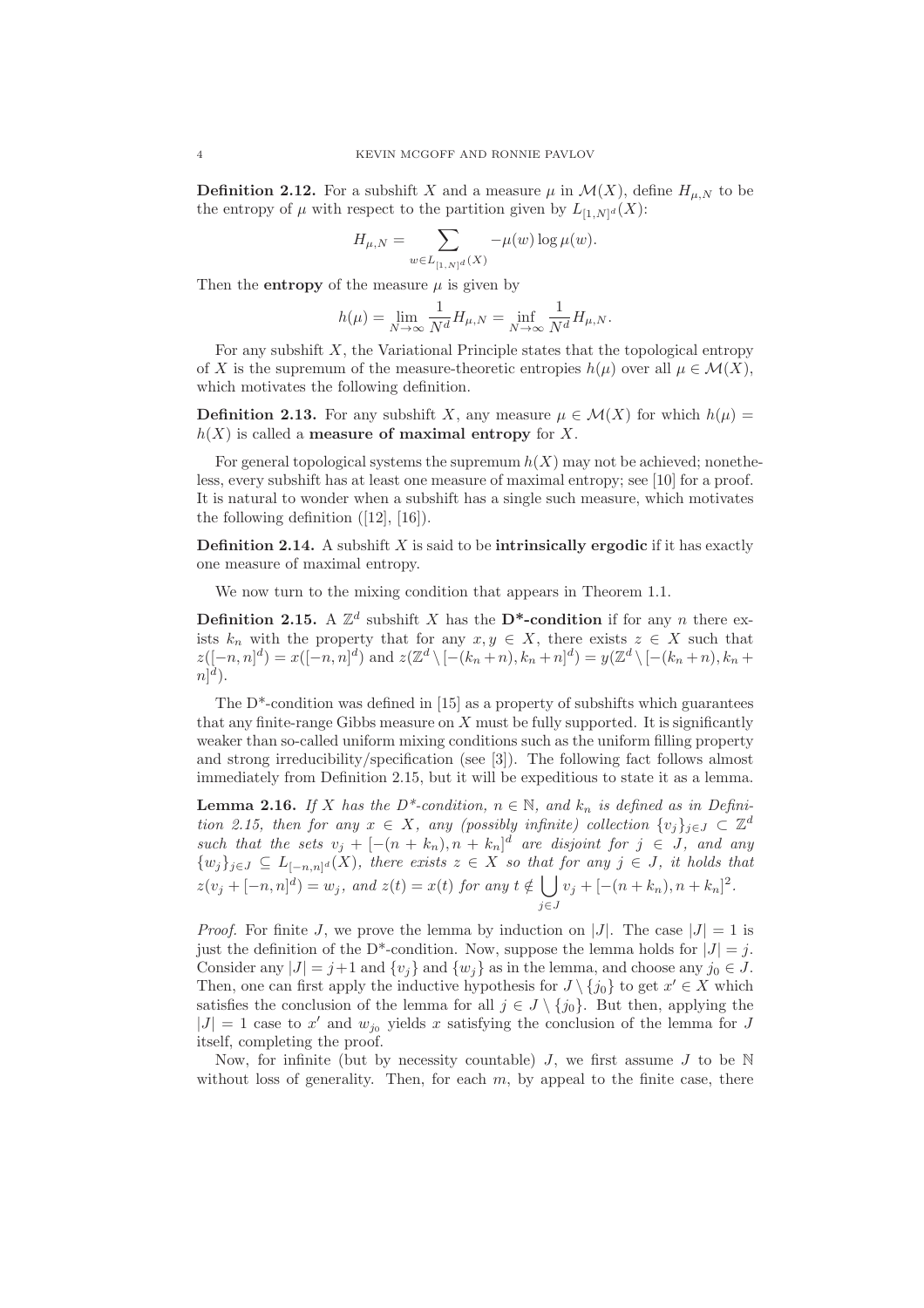exists  $x_m$  which has the desired properties for  $J_m = [1, m]$ . The sequence  $x_m$  has a convergent subsequence by compactness, and its limit has the desired properties for all  $j$ , completing the proof.

In the proof of Theorem 1.1, we will use the following technical lemma.

**Lemma 2.17.** If X is a nontrivial  $\mathbb{Z}^d$  subshift with the D<sup>\*</sup>-condition, then there *exists a pattern*  $w \in L(X)$  *so that if we define*  $X'$  *to be the subshift consisting of points in* X *with no occurrences of* w, then  $h(X') > 0$ .

*Proof.* Assume that X is such a subshift. Since X is nontrivial, the alphabet of X contains at least 2 letters. If  $|L_S(X)| = 2$  for every finite shape S, then X is a periodic orbit of two points, which does not have the  $D^*$ -condition, a contradiction. Therefore, there exists S so that  $|L_S(X)| \geq 3$ , and since enlarging S cannot decrease  $|L_S(X)|$ , we assume without loss of generality that  $S = [-n, n]^d$  for some n. Denote by  $k = k_n$  the  $k_n$  guaranteed by Definition 2.15, and choose any distinct patterns  $t, u, v \in L_{[-n,n]^d}(X).$ 

Begin with an arbitrary point  $x \in X$ , and use Lemma 2.16 with the set  $\{v_j\}_{j \in J}$  =  $\{0, 2k + 2n + 1, 2(2k + 2n + 1), \ldots, (2k + 2n)(2k + 2n + 1)\}^d$  and  $w_j = t$  for every j. In other words, we create  $x' \in X$  with a finite equispaced grid of occurrences of t, whose centers have separation  $2k + 2n + 1$  along each cardinal direction. Define  $w = x([-n, (2k+2n)(2k+2n+1)+n]^d)$ , a pattern in  $L(X)$  which also contains the entire grid of occurrences of  $t$  just described.

We claim that if X' is defined as in the lemma, then  $h(X') > 0$ . To see this, we define a family of points in X' in the following way: start with  $x \in X$ , and use Lemma 2.16 with the set  $\{v_j\}_{j\in J} = ((2k+2n)\mathbb{Z})^d$  and any choice of  $w_j \in \{u, v\}$ for every  $i$ . In other words, we create points with an infinite equispaced grid filled with independent choices of u or v, whose centers have separation  $2k + 2n$  along each cardinal direction. We claim that all such points are in X′ . Suppose for a contradiction that such a point, call it  $y$ , has an occurrence of  $w$ . However, note that no matter how  $w$  is shifted, it will contain some occurrence of  $t$  with center in  $((2k+2n)\mathbb{Z})^d$  (because w contained occurrences of t in every coset in  $(\mathbb{Z}^d)/((2k+2n)\mathbb{Z})^d$ .) This occurrence gives a contradiction, since every translate of  $[-n,n]^2$  with center in  $((2k+2n)\mathbb{Z})^d$  in y is filled with either u or v, and so not t. For every m, this yields at least  $2^{m^d}$  patterns in  $L_{[-n,(m-1)(2k+2n)+n]^d}(X')$  (from  $m<sup>d</sup>$  independent choices of u or v), and so

$$
h(X') \ge \lim_{m \to \infty} \frac{\log 2^{m^d}}{((m-1)(2k+2n)+2n+1)^d} > 0.
$$

## 3. Proof of Theorem 1.1

The "bad factor" proving Theorem 1.1 will always be of the same type; it will be a shift of finite type based on the lattice Widom-Rowlinson model from statistical physics ([18]). We first define this SFT.

**Definition 3.1.** For any  $R_1 \n\t\le R_2$ , the  $\mathbb{Z}^d$  Widom-Rowlinson SFT with interaction distances  $R_1$  and  $R_2$ , denoted by  $W_{R_1,R_2}$ , is the SFT with alphabet  $\{0, +, -\}$  which consists of all  $x \in \{0, +, -\}^{\mathbb{Z}^d}$  satisfying the following local rules:

 $\Box$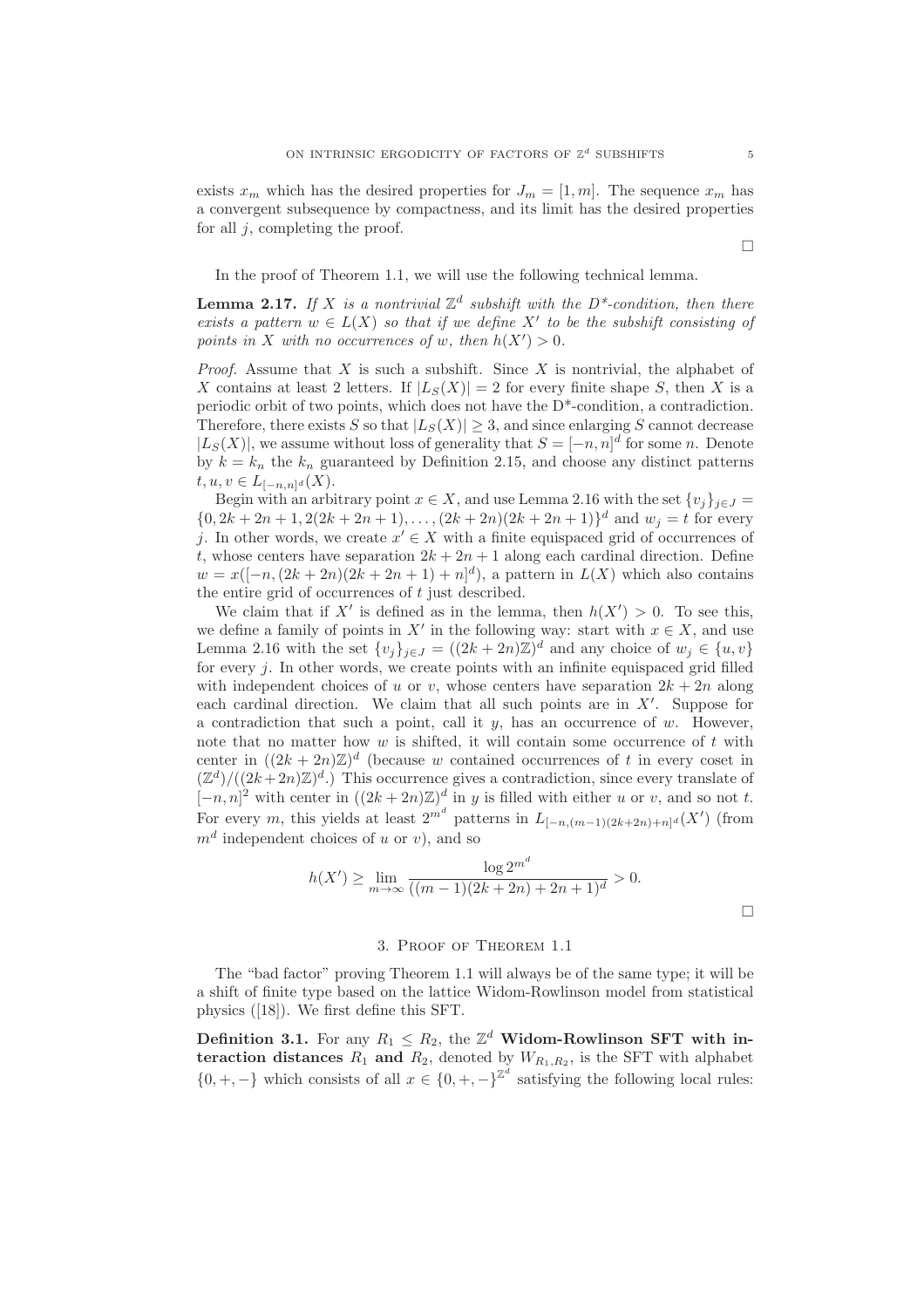(here and elsewhere, the distance between sites of  $\mathbb{Z}^d$  always refers to the  $\ell_{\infty}$  metric)

• any pair of nonzero symbols must have distance greater than  $R_1$ 

• any pair of nonzero symbols with opposite signs must have distance greater than  $R<sub>2</sub>$ 

It seems "well-known" that if  $R_2$  is large compared to  $R_1$ , then  $W_{R_1,R_2}$  is not intrinsically ergodic (see [8]). However, technically the cited paper only treats the case where  $R_1 = 1$ , and so we present a self-contained proof here. We will use a fairly standard Peierls argument, following [8].

**Theorem 3.2.** For any  $d > 1$  and  $R_1$ , there exists  $N = N(R_1, d)$  so that if  $R_2 \geq N$ , *then*  $W_{R_1,R_2}$  *is not intrinsically ergodic.* 

*Proof.* Fix any  $R_1$ . For technical reasons, assume that  $R_2 > 2^{5d+2} R_1^{2d}$ . For brevity, we will refer to  $W_{R_1,R_2}$  simply as W. For any k a multiple of  $R_1 + 1$ , consider patterns on the cube  $[-k, k]^d$  with boundary condition  $\delta_{k,+}$  on  $[-k, k]^d \setminus [-k+1, k-1]$  $[1]$ <sup>d</sup> given by  $\delta_{k,+}(v) = +$  if exactly one of the  $v_i$  is  $\pm k$  and all others are divisible by  $R_1 + 1$ , and  $\delta_{k,+}(v) = 0$  otherwise. In other words,  $\delta_{k,+}$  contains equispaced + symbols at distance  $R_1 + 1$  on each face of the boundary and 0 symbols elsewhere on the boundary. This leaves only sites on  $[-k+1, k-1]^d$  undefined, and so we can define the measure  $\mu_{k,+}$  on  $L_{[-k+1,k-1]^d}(X)$  which gives equal measure to every x so that  $x\delta_{k,+}\in L(W)$ . For any  $v\in [-k+1,k-1]^d$ , we define  $E_{-,v}$  to be the event that (i.e., set of patterns such that) there is a  $-$  symbol at v. We will give an upper bound on  $\mu_{k,+}(E_{-,v}).$ 

To this end, fix v and consider any  $x \in E_{-,v}$ . Then, consider the union U of  $t + [-R_2, R_2]^d$  over all t at which  $(x\delta_{k,+})(t) = -$ . This union is nonempty since  $x \in E_{-,v}$  implies that  $v \in U$ . It is contained within  $[-k+1, k-1]^d$  by the boundary condition  $\delta_{k,+}$  and the fact that – and + symbols must be separated by distance greater than  $R_2$ . It may consist of several disjoint connected components; define A to be the one containing v. Let C be the "outermost contour" of A, i.e. the set of sites in  $A<sup>c</sup>$  that are adjacent to a site in A but also can be connected to the boundary of  $[-k, k]^d$  by a path of adjacent sites in  $A^c$ .

Then define by  $M$  (for "moat") the set of sites in  $A$  within distance  $R_2$  of  $C$ . It should be clear that every site in M must be labeled by 0 in x; such a site can't be a – since it's within distance  $R_2$  of a site not in A, and it can't be a + since it's in U and thereby within distance  $R_2$  of a – symbol. We note for future reference that  $M$  is in fact determined by  $C$ , because of the following alternate definition of M: M is the set of all sites within distance  $R_2$  of C that are "inside" C, i.e. which cannot be connected to a site on the boundary of  $[-k, k]^d$  without passing through a site in  $C$ . We leave it to the reader to verify that this definition of  $M$  is equivalent to the original one. See Figure 1 for an illustration. We note also, as it will be useful later, that M has "thickness" at least  $R_2$  in every cardinal direction, i.e. any line segment in a cardinal direction connecting a site inside  $M$  to a site outside  $M$  passes through at least  $R_2$  consecutive sites of  $M$  in between.

Define  $E_{M,-,v}$  to be the set of all  $x \in E_{-,v}$  which have a particular set M as its "moat." Clearly  $E_{-,v}$  is the disjoint union of  $E_{M,-,v}$  over all possible M. We wish to give an upper bound on each  $\mu_{k,+}(E_{M,-,v})$  by a simple counting argument. Fix an M and corresponding  $E_{M,-,v}$ , and define a function  $\rho : E_{M,-,v} \to L_{[-k+1,k-1]^d}(W)$ as follows:  $\rho(x)$  is obtained from x by "flipping" (i.e. changing to +) every −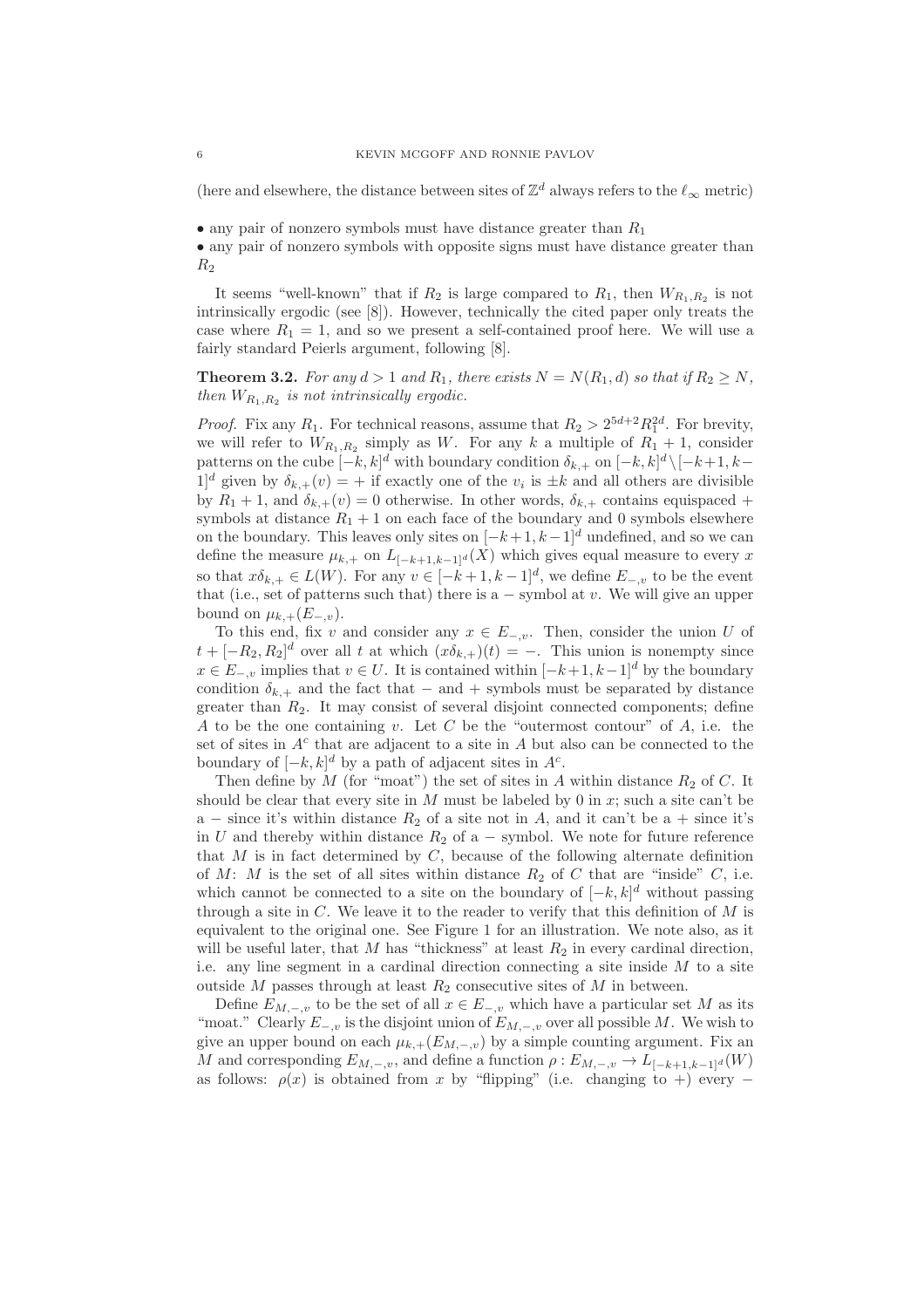

FIGURE 1. A pattern x in  $E_{v,-}$  (the blank area represents 0 symbols)

symbol at a location  $a \in A$  with the following property: there exists a finite path  $a = a_0, a_1, \ldots, a_m$  of sites in A where  $x(a_i) = -$  for every i,  $a_m$  is within distance  $R_2$  of M, and  $a_i$  is within distance  $R_2$  of  $a_{i+1}$  for every i. The case  $m = 0$  is included, i.e. – symbols in A which are themselves within distance  $R_2$  from M are flipped. (Figure 2 shows the application of  $\rho$  to the pattern from Figure 1.)

We first wish to show that  $\rho(x)$  is indeed legal. Since changing x to  $\rho(x)$  involves only switching of − symbols to + symbols, the only possible problem would be if there exist s, t with distance less than or equal to  $R_2$  for which  $x(s) = x(t) = -$  and one was flipped in the process of changing x to  $\rho(x)$  while the other was not. We show that such  $s, t$  can not exist by considering three cases. First, it's not possible to have  $s \in A$  and  $t \notin A$ : by definition of M, if s and t have distance less than or equal to  $R_2$ , then  $s \in M$ , which would imply  $x(s) = 0$ . (Clearly, the same proof shows that  $s \notin A$ ,  $t \in A$  is impossible.) Second, it's clearly not possible to have s,  $t \notin A$ , since then neither site would be flipped. The third case is  $s, t \in A$ , but the rules defining  $\rho(x)$  imply that if a – symbol in A is within  $R_2$  of another flipped – symbol in  $A$ , then the first  $-$  symbol must also be flipped, ruling this case out as well.

The map  $\rho$  is not necessarily one-to-one on  $E_{M,-,v}$ ; in looking at  $\rho(x)$ , if one sees a + symbol, it is not immediately clear whether that + was a + present in x or a – changed to a +. In order to determine x from  $\rho(x)$ , it would suffice to know whether each such  $+$  was flipped or not. We first note that it's sufficient to know whether the  $+$  symbols within distance  $R_2$  of a site in M were flipped or not. To see this, note that the only + symbols in  $\rho(x)$  which could have been flipped must be connected to a + symbol within distance  $R_2$  of M by a path of + symbols of distances at most  $R_2$ . But then, either all + symbols on the path were flipped or all were not flipped, since their distances of at most  $R_2$  mean that they were all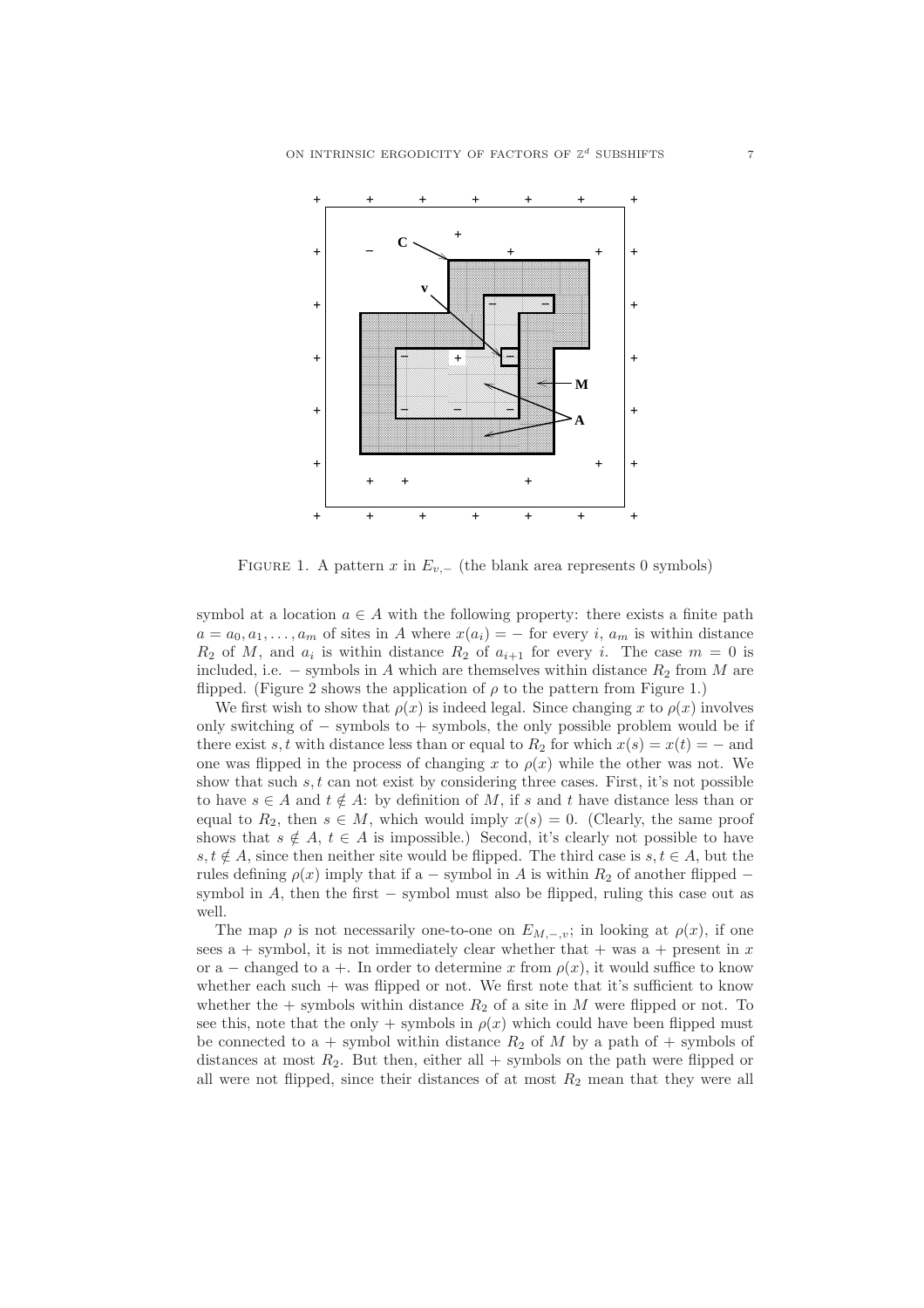

FIGURE 2.  $\rho(x)$  for the x from Figure 1

forced to have the same sign in x. This implies that the set of all + symbols in  $\rho(x)$ which were flipped is precisely the set of  $+$  symbols which can be connected to a flipped + symbol within distance  $R_2$  of M by a path of + symbols of distances at most  $R_2$ .

We now wish to give an upper bound on the number of ways in which the  $+$ symbols within distance  $R_2$  of M could have arisen. To do this, consider  $M'$ , the set of sites in A within  $R_2$  of a site in M. This is a subset of  $M''$ , the set of sites in A within  $2R_2$  of a site in C. Then M'' can be written as a union of sets  $A \cap (c + [-2R_2, 2R_2]^d)$  over all  $c \in C$ . We break each such set into  $4^d$  disjoint regions  $A \cap (c + \prod_{j=1}^{d} [i_j R_2, (i_j + 1)R_2])$  for  $-2 \le i_j < 2$ . Then, for each one of these regions, all  $+$  symbols inside must either all have been flipped or all have been not flipped, since the diameter of the region is at most  $R_2$ . This means that we have an upper bound of  $2^{4^d}$  on the number of ways in which each + symbol in  $A \cap (c + [-2R_2, 2R_2]^d)$  can have status "flipped" or "not flipped," yielding the following upper bound:

$$
(3.1) \t\t\t |\rho^{-1}(y)| \le 2^{4^d|C|}.
$$

For every  $\rho(x)$ , we wish to generate many legal patterns in W by changing some of the 0 symbols in M to + symbols. For this purpose, we note that in  $\rho(x)$ , no site in M is within  $R_2$  of a – symbol; any such symbol would have been flipped by definition of  $\rho$ . Therefore, when introducing + symbols into sites in M in  $\rho(x)$ , we must only check that we do not create a pair of + symbols with distance less than  $R_1$ .

By definition of M, for every site  $t \in C$ , there exists a direction  $u \in {\pm e_i}$  so that  $t+ku \in M$  for all  $1 \leq k \leq R_2$ . Choose a fixed u so that there is a set  $B \subseteq C, |B| \geq$  $|C|/2d$ , for which each site in B satisfies the above condition for u. Define  $B' =$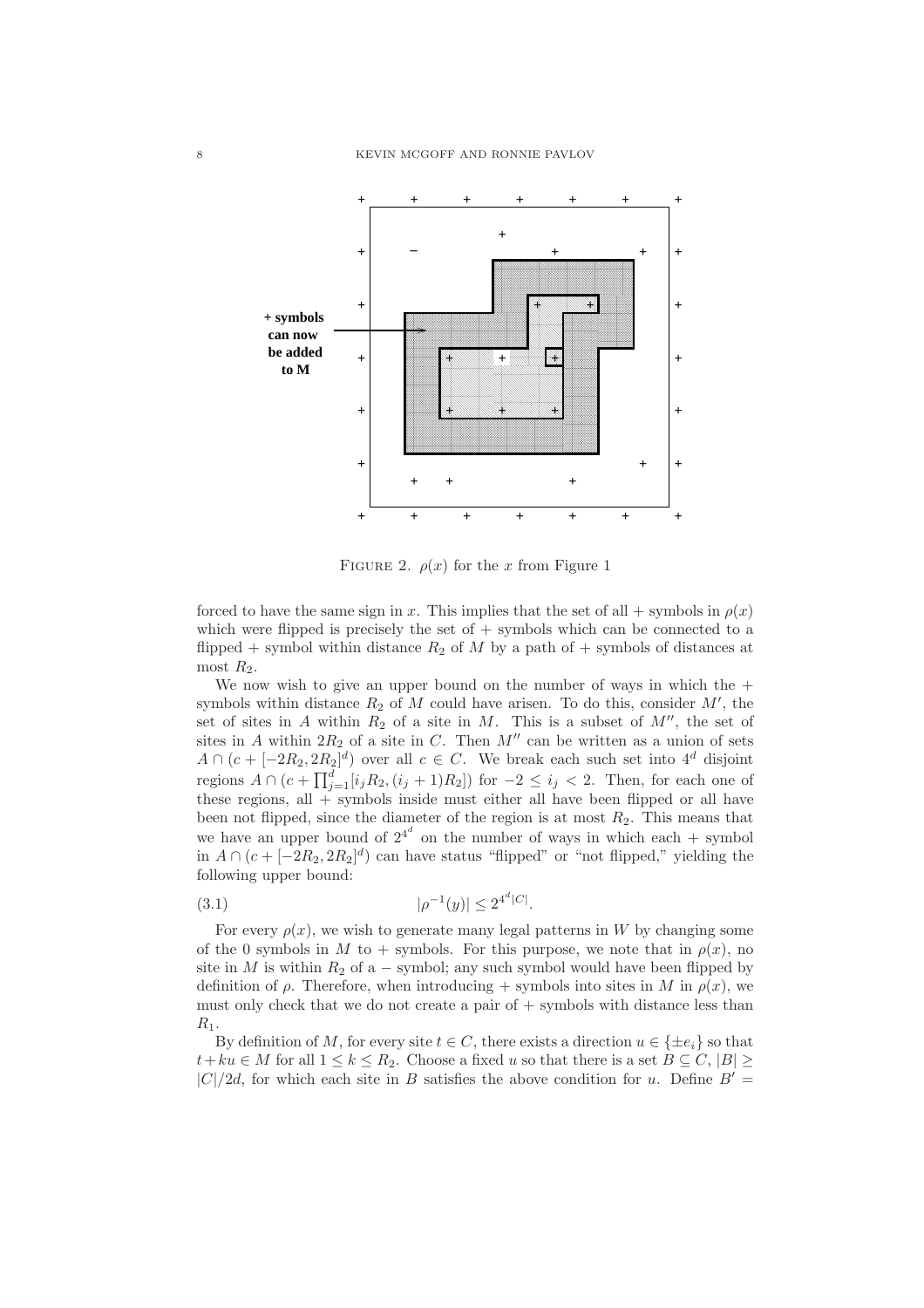$\bigcup_{b \in B, 1 \le k \le R_2} \{b + ku\};$  clearly this union is disjoint and  $|B'| = R_2|B| \ge R_2|C|/2d$ . Now we use a greedy algorithm to choose a subset  $B'' \subseteq B'$  so that each pair of sites in  $B''$  is separated by distance more than  $R_1$ . Formally speaking, start with  $B'' = \emptyset$ , and add sites to B'' in the following way. Choose any site  $b' \in B'$ , remove it from  $B'$ , and add it to  $B''$  (making it the only element of  $B''$  for the moment). Then, remove all sites in  $B'$  within distance  $R_1$  of  $b'$ . Repeat this procedure until  $B'$  is empty. At each step of this procedure, we increase  $B''$  by exactly one and decrease B' by less than  $4^d R_1^d$ , and so  $|B''| \ge |B'|/(4^d R_1^d) \ge R_2|C|/(8^d R_1^d)$ .

Finally, we wish to remove from  $B''$  any sites within distance  $R_1$  of C, which reduces the size of  $B''$  by less than or equal to  $R_1^d|C|$ . Doing this yields a set  $B'''$ with

(3.2) 
$$
|B'''| \ge |C| \left(\frac{R_2}{8^d R_1^d} - R_1^d\right) \ge |C| \frac{R_2}{2^{3d+1} R_1^d},
$$

since  $R_2 > 2^{3d+1} R_1^{2d}$ .

We finally note that in  $\rho(x)$ , since all sites in B''' are separated by more than  $R_1$ from each other and none is within  $R_1$  of any site outside  $M$ , we may independently change the 0s at sites in  $B'''$  to  $+$  in any way to yield a legal pattern in W. For  $\rho(x) \neq \rho(x')$  given by  $x, x' \in E_{M, -\nu}$ , the sets of patterns thus obtained will obviously be disjoint, since the only changes are made within M, where  $\rho(x)$  and  $\rho(x')$  both were labeled with all 0 symbols. Therefore, by  $(3.1)$  and  $(3.2)$ , we have

$$
|L_{[-k,k]^2}(W) \cap [\delta_{k,+}]| \ge 2^{|B'''|} |\rho(E_{M,-,v})| \ge 2^{|C| \frac{R_2}{2^{3d+1}R_1^d}} |\rho(E_{M,-,v})| \ge 2^{|C| \frac{R_2}{2^{3d+1}R_1^d} - 4^d}) |E_{M,-,v}| \ge 2^{|C| \frac{R_2}{2^{3d+2}R_1^d}} |E_{M,-,v}|.
$$

(The last inequality holds since  $R_2 > 2^{5d+2} R_1^d$ .) This inequality gives that  $\mu_{k,+}(E_{M,-,v}) \leq 2^{-|C|\frac{R_2}{2^{3d+2}R_1^d}}$ . Then, since C determines M, we obtain that

$$
\mu_{k,+}(E_{-,v}) \le \sum_C 2^{-|C|\frac{R_2}{2^{3d+2}R_1^d}} \le \sum_{n\ge 1} C_n \left(2^{\frac{R_2}{2^{3d+2}R_1^d}}\right)^{-n},
$$

where  $C_n$  is the number of possible contours of size n surrounding the origin. It is well-known that up to translation, the number of connected subsets of sites of  $\mathbb{Z}^d$ with size n (the so-called lattice animals) is bounded from above by  $(2^{2d-1})^n$  [17], and then the number of translates of a contour that could surround the origin is bounded from above by  $(2n)^d < (2^d)^n$ , so that we have  $C_n \leq (2^{3d-1})^n$ . Therefore,

$$
\mu_{k,+}(E_{-,v}) \le \sum_{n\ge 1} \left( 2^{\frac{R_2}{2^{3d+2}R_1^d} - (3d-1)} \right)^{-n} = \frac{\alpha}{1-\alpha},
$$

where  $\alpha = 2^{-\left(\frac{R_2}{2^{3d+2}R_1^d} - (3d-1)\right)}$ . (We note that  $\alpha < 1$  due to the original assumption  $R_2 > 2^{5d+2} R_1^{2d}$ .) This bound holds for every k that is a sufficiently large multiple of  $R_1 + 1$  and every  $v \in [-k+1, k-1]^d$ . Note that if  $R_1$  is fixed and we allow  $R_2$  to approach infinity, then  $\alpha \to 0$ , yielding an upper bound approaching 0 on  $\mu_{k,+}(E_{-,v})$  that does not depend on k or v. On the other hand, we claim that  $h(W) \geq \frac{\log 2}{(R_1+1)^d} > 0$  regardless of how large  $R_2$  is; indeed, one can make legal patterns in  $W$  by independently choosing sites with all coordinates divisible by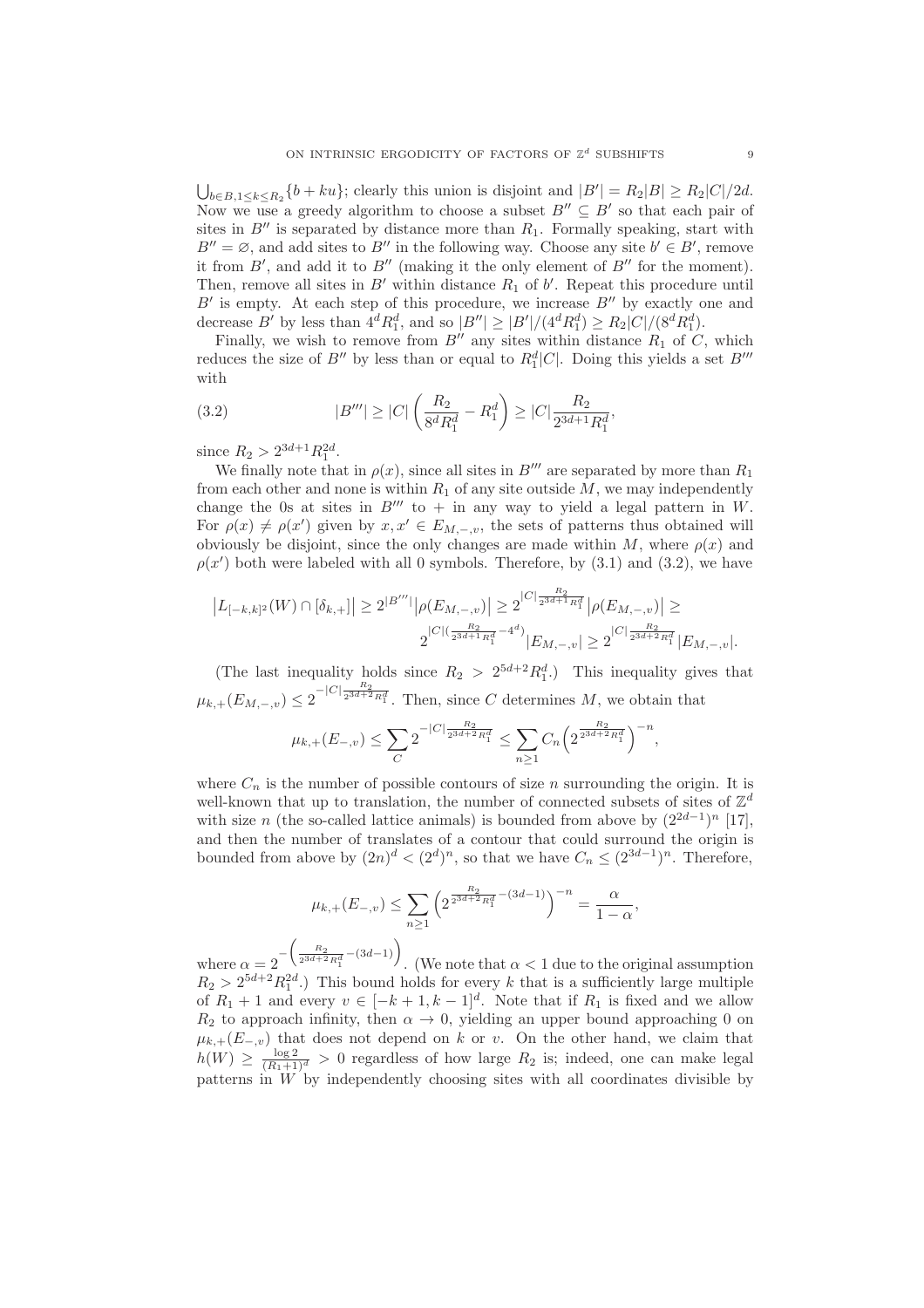$R_1 + 1$  to be 0 or – and assigning all other sites to be 0. Now, note that for any measure  $\mu$  in  $\mathcal{M}(W)$ , if we define  $\mu(+) = \beta_1$ ,  $\mu(-) = \beta_2$ , and  $\beta = \beta_1 + \beta_2$ , then

$$
h(\mu) \le H_{\mu,1} = -(1 - \beta) \log(1 - \beta) - \beta_1 \log \beta_1 - \beta_2 \log \beta_2 \le -(1 - \beta) \log(1 - \beta) - (\beta/2) \log(\beta/2) - (\beta/2) \log(\beta/2) = -(1 - \beta) \log(1 - \beta) - \beta \log(\beta/2)
$$

by convexity. The right-most expression in the above display is clearly continuous in  $\beta$  and decreases to 0 when  $\beta$  decreases to 0, and so we can choose  $\beta' > 0$  so that  $-(1-\beta')\log(1-\beta') - \beta' \log(\beta'/2) = \frac{\log 2}{(R_1+1)^d}$ . Then, for any measure of maximal entropy  $\mu$  of W, we must have  $\mu(+\cup-) > \beta'$  (otherwise, by the above computations,  $h(\mu) < \frac{\log 2}{(R_1+1)^d} \le h(W)$ , contradicting  $\mu$  being a measure of maximal entropy on  $W$ ).

Now define N so that whenever  $R_2 \geq N$ , we have that  $\mu_{k,+}(E_{-,v}) < \frac{\beta'}{3}$  for every Now define *i* so that whenever  $T_2 \geq N$ , we have that  $\mu_{k,+}(B_-, v) \leq \frac{3}{3}$  for every  $k$  that is a sufficiently large multiple of  $R_1 + 1$  and every  $v \in [-k+1, k-1]^d$ . Then, take any weak<sup>∗</sup> limit point  $\mu_+$  of the measures  $\frac{1}{|[-k/2, k/2]^d|}$  $\sum$  $v\in[-k/2,k/2]^d$  $\sigma_v\mu_{k,+}$ 

as  $k \to \infty$ ; clearly  $\mu_+$  is shift-invariant. We note that for any two patterns in  $L(W)$ separated by distance greater than  $R_2$ , the remainder of  $\mathbb{Z}^d$  can be filled with 0s to make a point in  $W$ , which implies that  $W$  is strongly irreducible as defined in [4]. Therefore, by Proposition 1.12(ii) from that same paper,  $\mu_{+}$  is a measure of maximal entropy for W. However,  $\mu_+(E_{-,0})$  is a limit of averages of  $\mu_{k,+}(E_{-,v})$ over various v and is therefore less than or equal to  $\frac{\beta'}{3}$  whenever  $R_2 > N$ . We finally note that by the symmetry of the local rules defining  $W$ , there must be another measure of maximal entropy  $\mu_-\$  obtained by simply flipping signs of  $+$  and − symbols for  $\mu_+$ ; more rigorously, for any pattern w, let  $\mu_-(w) := \mu_+(\overline{w})$ , where  $\overline{w}$  is obtained from w by flipping every nonzero symbol. Clearly, when  $R_2 > N$ ,  $\mu_{-}(E_{-,0}) = \mu_{+}(E_{+,0}) \ge \beta' - \mu_{+}(E_{-,0}) \ge 2\beta'/3$ , proving that  $\mu_{+} \ne \mu_{-}$ . Hence W is not intrinsically ergodic.

$$
\Box
$$

We now show that any  $\mathbb{Z}^d$  subshift with the D<sup>\*</sup>-condition has Widom-Rowlinson SFTs as factors.

**Theorem 3.3.** For any  $d > 1$  and any non-trivial  $\mathbb{Z}^d$  subshift X which has the  $D^*$ -condition, there exists N' so that for any  $R_2 \ge R_1 \ge N'$ , there is a factor map  $\phi: X \to W_{R_1,R_2}.$ 

*Proof.* Suppose that X is a nontrivial  $\mathbb{Z}^d$  subshift with the D<sup>\*</sup>-condition, with associated sequence  $(k_n)_{n\in\mathbb{N}}$  as in Definition 2.15. We may clearly assume without loss of generality that  $(k_n)$  is nondecreasing, since replacing any  $k_n$  with a larger integer preserves the conclusion of Definition 2.15. First, since  $h(X) > 0$ , by Lemma 2.17, we may choose  $n \in \mathbb{N}$  and a pattern  $w \in L_{[1,n]^d}(X)$  so that removing w from  $L(X)$  yields a nonempty subshift X' with  $h(X') > 0$ .

Now we'll use some results from [7] to create some markers. In [7], for any  $m > k$ , a **marker** on X' is defined to be any pattern  $M \in L_{[-m,m]^d \setminus [-(m-k),m-k]^d}(X')$ with the property that if  $x \in X'$  and  $x([-m,m]^d \setminus [-(m-k),m-k]^d) = x(v +$  $([-m, m]^{d} \setminus [-(m-k), m-k]^{d}) = M$  for some  $v \in [-(2m-k+1), 2m-k+1]^{d}$ , then  $v = 0$ . Informally, a marker is a word on a square annulus such that two copies may overlap, but not in such a way that one intersects the "interior" of the other.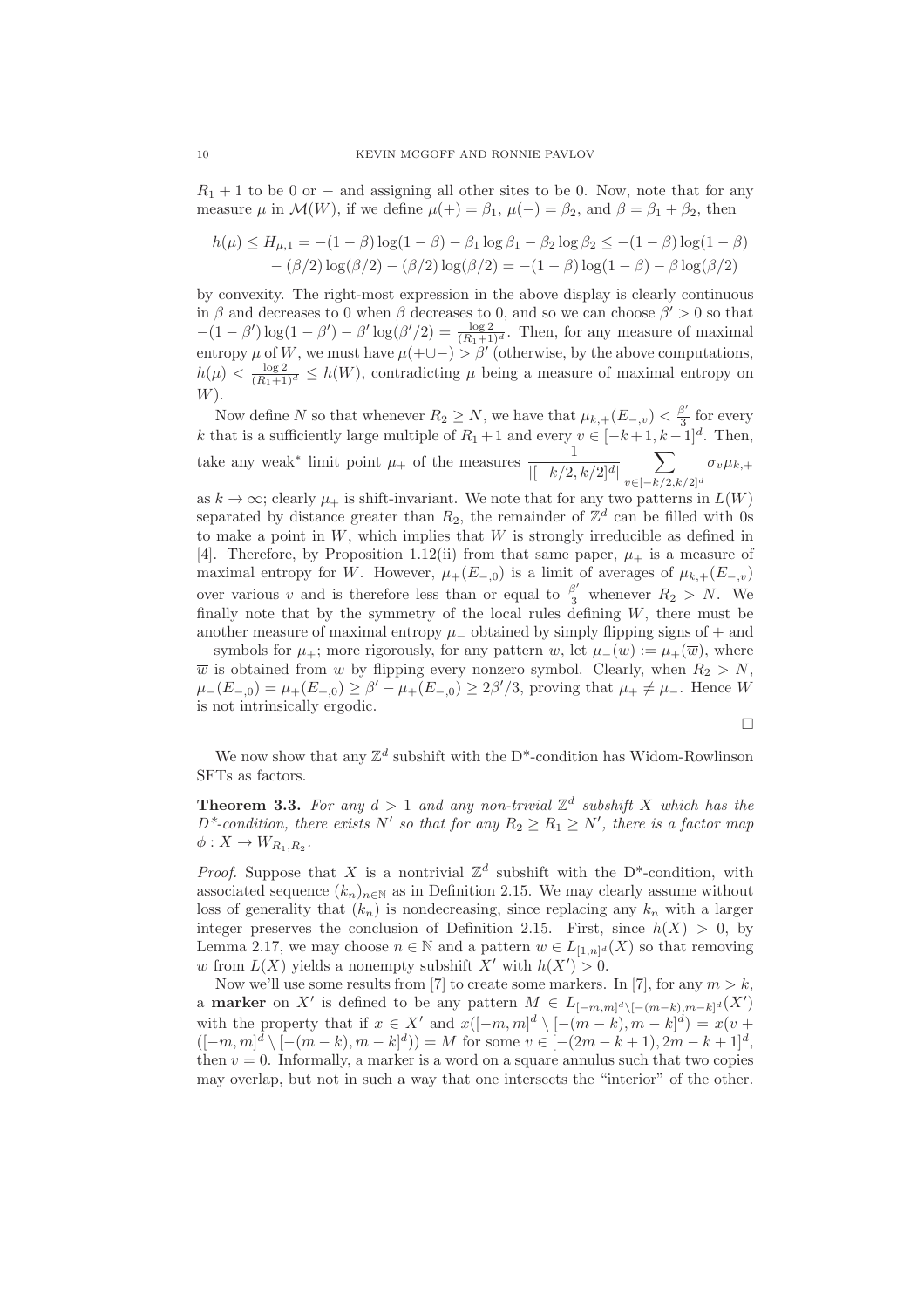Note that  $2m - k + 1 > k$ , and so any marker also satisfies this definition when  $[-(2m-k+1), 2m-k+1]^d$  is replaced by  $[-k, k]^d$ . Since  $h(X') > 0$ , Proposition 3.5 from  $[7]$  guarantees, for any large enough k, the existence of a marker M for some  $m > k$  which can be completed to at least two patterns in  $L_{[-m,m]^d}(X')$  (in fact it guarantees much more, but this is all that we'll need). We apply this to  $k = 2n + 4k_n$ , yielding patterns  $w_+, w_- \in L_{[-m,m]^d}(X')$  (the completions of the marker M to  $[-m, m]^d$ ) with the following property: if  $x \in X'$  and  $x([-m, m]^d)$ and  $x(v + [-m, m]^d)$  are both in  $\{w_+, w_-\}$  for some  $v \in [-(2n + 4k_n), 2n + 4k_n]^d$ , then v = 0. Clearly this implies that  $m > 2n + 4k_n$  and that  $w_+$  and  $w_-$  contain no occurrences of w.

Now we claim that  $N' = 2k_m + 2m + 1$  suffices to prove the theorem. To this end, choose any  $R_1$  and  $R_2$  where  $R_2 \ge R_1 > 2k_m+2m$ . We define our factor map  $\phi$  on X as follows: if  $x(v+[-m,m]^d) \notin \{w_+, w_-\}$ , then  $(\phi(x))(v) = 0$ . If  $x(v+[-m,m]^d) \in$  $\{w_+, w_-\}$  and there exists  $u \in [-R_1, R_1]^d$  so that  $x(v+u+[-m, m]^d) \in \{w_+, w_-\}$ , then  $(\phi(x))(v) = 0$ . If  $x(v + [-m, m]^d) \in \{w_+, w_-\}$  and there exists  $u \in [-R_2, R_2]^d$ so that  $x(v+u+[-m,m]^d) \in \{w_+, w_-\}$  and  $x(v+u+[-m,m]^d) \neq x(v+[-m,m]^d)$ , then  $(\phi(x))(v) = 0$ . If  $x(v + [-m, m]^d) \in \{w_+, w_-\}$  and none of the previous three rules applies, then  $(\phi(x))(v) = +$  if  $x(v + [-m, m]^d) = w_+$  and  $(\phi(x))(v) = -$  if  $x(v+[-m,m]^d) = w_-\$ . The reader may check that these rules are not contradictory, and so  $\phi$  is a continuous shift-commuting map on X. It remains to show that  $\phi$  is surjective, i.e. that  $\phi(X) = W_{R_1, R_2}$ .



FIGURE 3. Constructing  $\phi$ -preimage of a point of W (smallest boxes are occurrences of  $w$ )

It is easy to see that  $\phi(X) \subseteq W_{R_1,R_2}$ , since the rules defining  $\phi$  force any  $\phi(x)$ to satisfy the local rules from Definition 3.1. We now prove the opposite inclusion. Choose any  $y \in W_{R_1,R_2}$ , and we will construct  $x \in X$  so that  $\phi(x) = y$  (see Figure 3). We begin with an arbitrary  $x' \in X$ . We will use Lemma 2.16 to change letters on  $x'$  in several phases, eventually yielding the desired  $x$ . We begin by defining  $x(v + [-m, m]^d) = w_+$  for every  $v \in \mathbb{Z}^d$  for which  $y(v) = +$ , and  $x(v + [-m, m]^d) = w$  for every  $v \in \mathbb{Z}^d$  for which  $y(v) = +$ . We may do this by Lemma 2.16 since  $R_1 > 2k_m + 2m$ , and so each distinct pair  $v + [-m, m]^d$ ,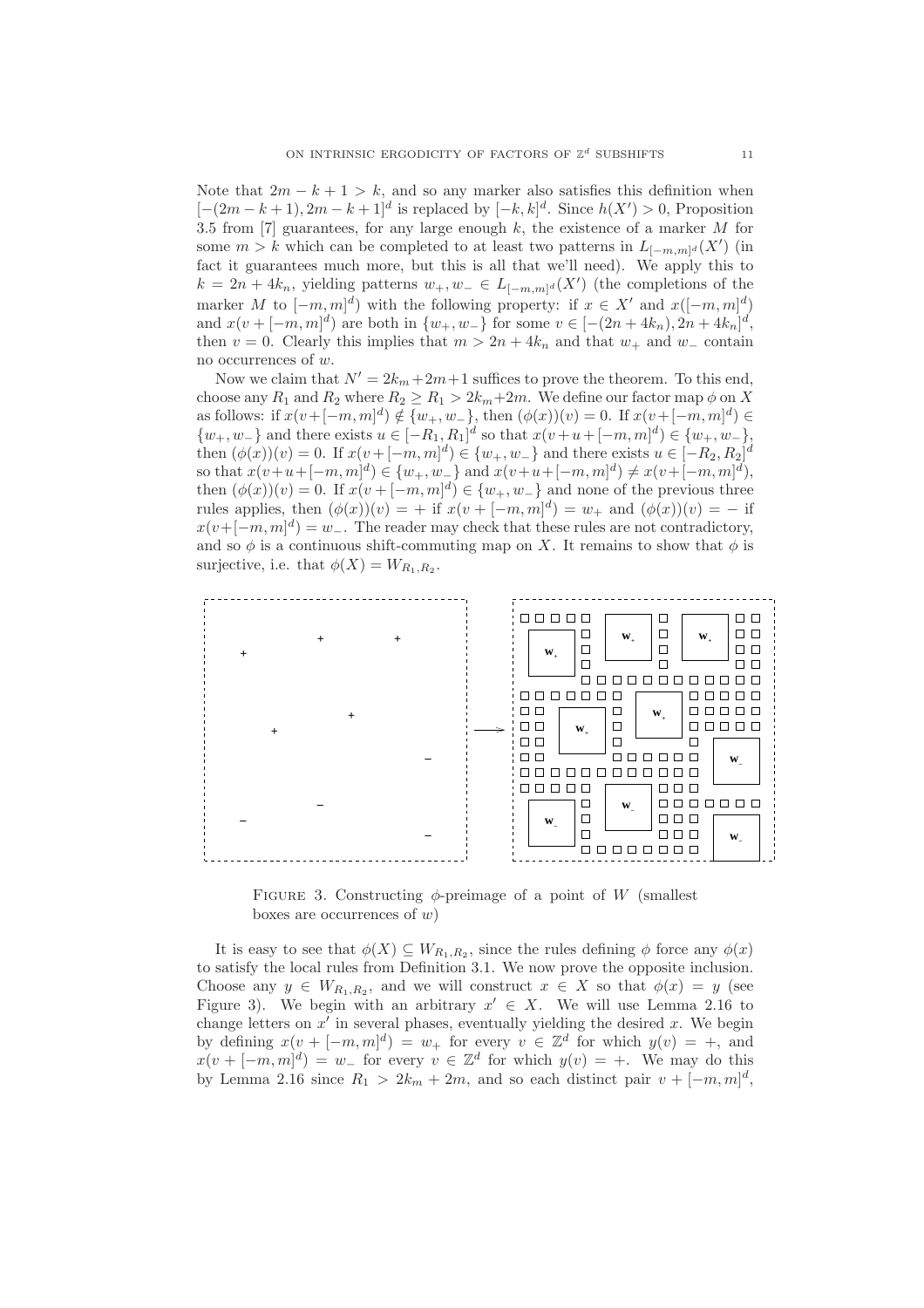$v' + [-m, m]^d$  where we place  $w_+$  and  $w_-$  are distance at least  $2k_m$  apart. From now on, we will call these occurrences of  $w_+$  and  $w_-\$  in x "intentional placements." Then, for every  $t \in \mathbb{Z}^d$  for which  $(n+2k_n)t+[1,n]^d$  is a distance of at least  $k_n$  from each of the intentional placements within x, we define  $x((n+2k_n)t + [1, n]^d) = w$ . Again, we may use Lemma 2.16 to define  $x \in X$  with the desired occurrences of w at the desired locations, since all of the translates of  $[1, n]$ <sup>d</sup> on which we are placing w are distance of at least  $2k_n$  apart. Also note that since we only placed these copies of w at translates of  $[1, n]^d$  which are distance at least  $k_n$  from all intentional placements, no letter in any intentional placement is changed during this step. It is obvious that  $\phi(x)$  agrees with y on all of the nonzero symbols in y, so it remains to show that  $(\phi(x))(v) = 0$  at all v for which  $y(v) = 0$ .

For this purpose, consider any  $v \in \mathbb{Z}^d$  at which  $y(v) = 0$ , meaning that  $x(v +$  $[-m, m]^d$ ) is not an intentional placement. We assume for a contradiction that  $x(v + [-m, m]^d) \in \{w_+, w_-\}.$  Then we consider two cases. First, assume that  $x(v + [-m, m]^d)$  does not even overlap an intentional placement. In this case, consider the cube S of the form  $(n+2k_n)t + [1, n]^d$  whose center is closest to the center v of  $v + [-m, m]^d$ . Clearly the distance between v and the center of S is less than or equal to  $\frac{n+2k_n}{2}$ . Since  $m > n + 2k_n$ , this means that S is contained within  $v + [-m, m]^d$  and is distance at least  $m - n - k_n$  from the boundary of  $v + [-m, m]^d$ . Therefore S also has distance of at least  $m - n - k_n$  from the closest intentional placement. This is greater than  $k_n$  since  $m > n + 2k_n$ , and so by definition of x, we have that  $x(S) = w$ . Since  $S \subset v + [-m, m]^d$  and  $w_+, w_- \in L(X')$ , this means that  $x(v + [-m, m]^d) \notin \{w_+, w_-\}$ , a contradiction.

We now deal with the case where  $x(v + [-m, m]^d)$  does overlap an intentional placement. We first note that since  $R_1 > 2k_m + 2m$ , if  $x(v + [-m, m]^d)$  overlaps an intentional placement, then every other intentional placement is distance at least  $2k_m$  from  $x(v+[-m,m]^d)$ . Given this, define the unique  $u \in \mathbb{Z}^d$  with  $||u||_{\infty} < m$  so that  $x(u+v+[-m,m]^d)$  is an intentional placement. (Note that  $u \neq 0$ .) Since  $w_+$ and w<sub>−</sub> have the marker property, we have that  $||u||_{\infty} > 2n + 4k_n$ . Then regardless of u,  $(v + [-m, m]^d) \setminus (u + v + [-m, m]^d)$  contains a translate of  $[1, 2n + 4k_n]^d$ , which we denote by  $T$ . As in the previous paragraph, if we define  $S$  to be the cube of the form  $(n + 2k_n)t + [1, n]^d$  whose center is closest to the center of T, then S is contained within T and has distance at least  $\frac{2n+4k_n}{2} - n - k_n > k_n$  from the boundary of T, and therefore distance of more than  $\tilde{k}_n$  from the intentional placement  $x(u + v + [-m, m]^d)$ . It is also a distance of at least  $2k_m > k_n$  from all other intentional placements by the observation made above, since  $S$  is contained within  $v + [-m, m]^d$ . Therefore, by construction of x, we have  $x(S) = w$ , and again, since  $S \subset v + [-m, m]^d$ , we see that  $x(v + [-m, m]^d) \notin \{w_+, w_-\}$ , a contradiction. We've now dealt with all possible cases, and so  $x(v + [-m, m]^d) \notin \{w_+, w_-\}$ . This implies that  $(\phi(x))(v) = 0$ , and so  $y = \phi(x)$ . Since  $y \in W_{R_1,R_2}$  was arbitrary, we've also shown that  $\phi(X) = W_{R_1, R_2}$ .

 $\Box$ 

*Proof of Theorem 1.1.* Theorem 1.1 is a consequence of Theorems 3.2 and 3.3. For any X with the D<sup>\*</sup>-condition, define  $R_1$  to be the N' satisfying Theorem 3.3, and then define  $R_2$  to be  $N = N(R_1)$  from Theorem 3.2. Then  $W_{R_1,R_2}$  is a factor of X which is not intrinsically ergodic, and it was shown in the proof of Theorem 3.2 that  $h(W_{R_1,R_2}) \geq \frac{\log 2}{(R_1+1)^d} > 0.$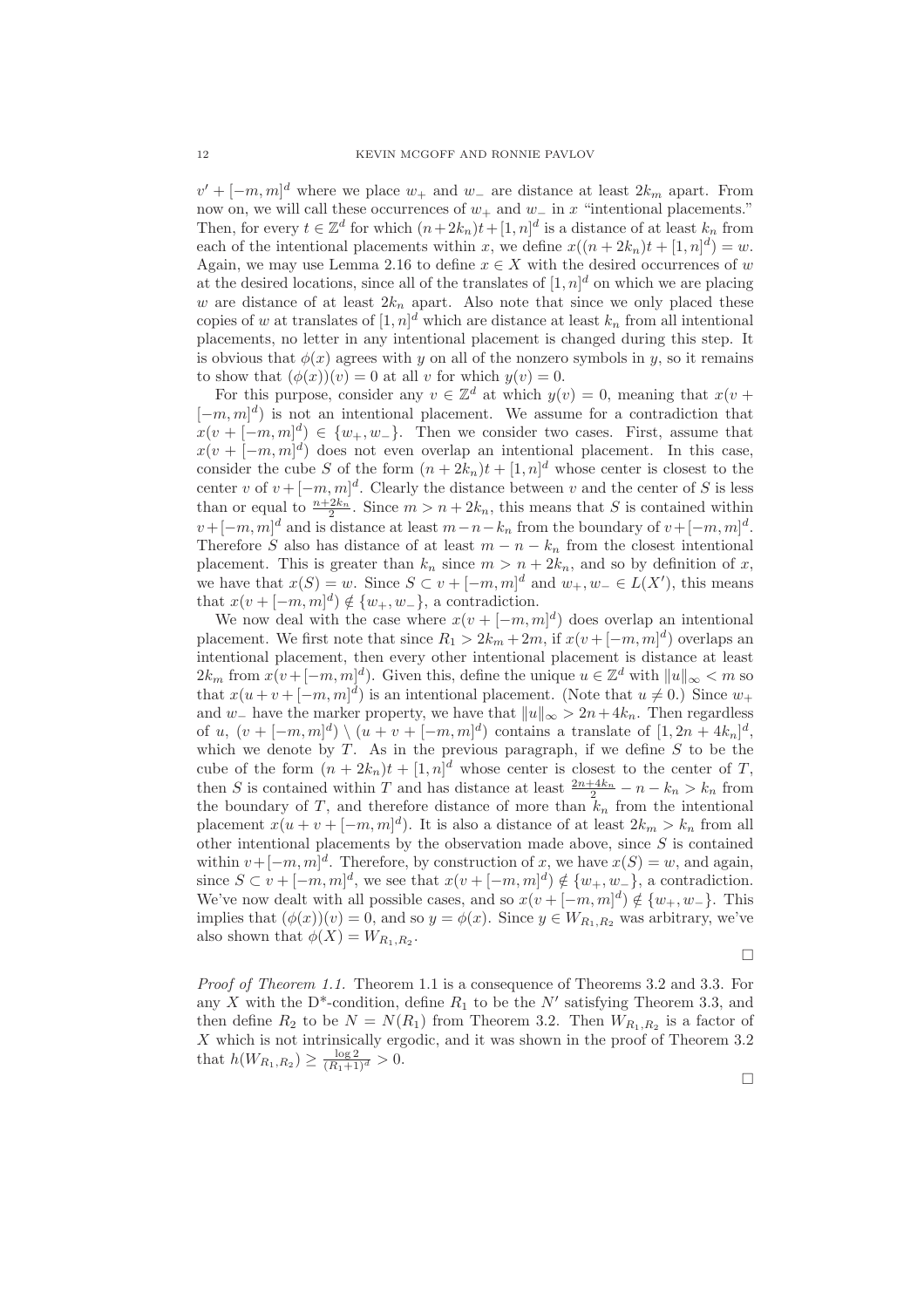#### 4. Proof of Theorem 1.2

We first define the examples of Hochman that we'll use to prove Theorem 1.2. Here we only briefly summarize the examples and prove a few technical facts about them; for a full treatment, see [7].

For any positive integer  $k \in \mathbb{N}$ , a  $\mathbb{Z}^2$  SFT  $X_k$  is defined with alphabet  $\mathcal{A}_k$ consisting of  $32 + k$  symbols, which are most conveniently thought of as square tiles of unit length. Thirty-two of the symbols of  $A_k$  are defined by assigning a tile one of four colors and one of eight types of arrows. For reasons which will become clear soon, the colors should be thought of as representing the four directions NW (northwest), NE (northeast), SW (southwest), and SE (southeast). The eight types of arrows are four straight arrows in the four cardinal directions (up, down, right, left), and four "corner" arrows turning ninety degrees clockwise. The remaining  $k$ tiles are called "blanks" and are labeled with an associated integer between 1 and k inclusive. The symbols of  $A_k$  appear in Figure 4.



FIGURE 4. The  $32 + k$  different symbols of  $\mathcal{A}_k$ 

We define  $X_k$  to be the SFT consisting of all points x in  $A_k^{\mathbb{Z}^2}$  for which every  $2 \times 2$  subpattern of x appears as a subpattern of the pattern in Figure 5 for some choice of the labels of the blank symbols. Since for the purposes of these legal  $2 \times 2$  patterns, all blanks are considered indistinguishable, we may in the future suppress the labels of blank tiles, with the understanding that the  $k$  blank tiles are completely interchangeable in elements of  $X_k$ .

We inductively define valid patterns  $P_n \in L_{[1,5\cdot2^n-4]^d}(X_k)$  as follows:  $P_0$  is a blank tile, and for any n,  $P_{n+1}$  is created as follows. Create four square patterns by surrounding four copies of  $P_n$  by a clockwise circuit of arrows colored in each of the four ways  $\{NW, NE, SW, SE\}$ . Then, concatenate those four square patterns into a larger square pattern  $P_{n+1}$ , where each of the four "quadrants" has arrows according to its location. As an example, the pattern appearing in Figure 5 is  $P_3$ surrounded by a circuit of NW-colored arrows. The figure is also the upper-left quadrant of  $P_4$ . We call the pattern  $P_n$  the **level-**n **subsquare** of  $X_k$ . It is verified in [7] that  $P_n \in L(X_k)$  for all  $n \in \mathbb{N}$ , and in fact we will see that in some sense most points in  $X_k$  are built up out of the  $P_n$ . (We are still not concerning ourselves with the labeling of blank tiles, so each  $P_n$  actually corresponds to many patterns in  $L(X_k)$  depending on how the blanks are labeled.)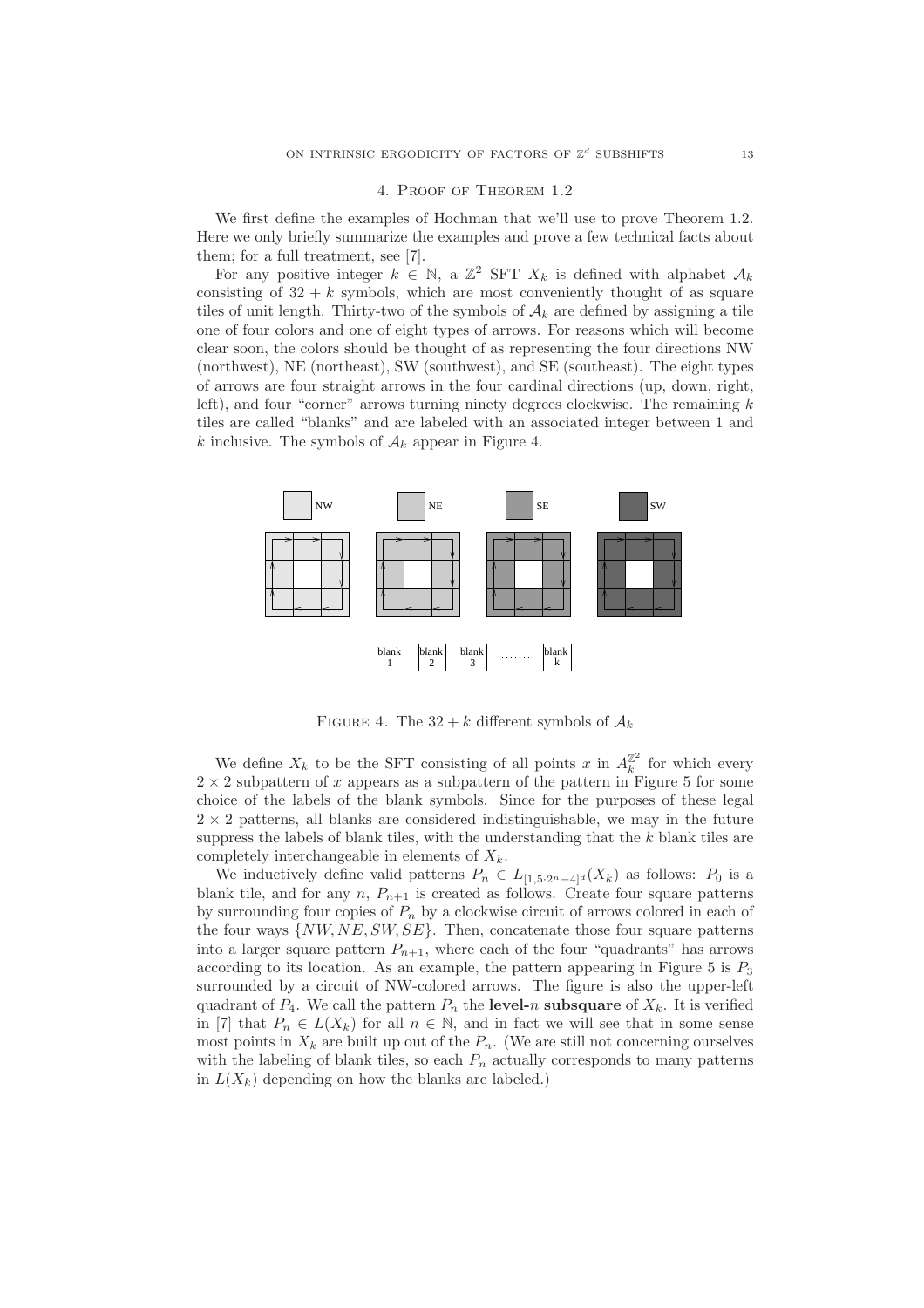

FIGURE 5. Part of a point of  $X_k$ 

For any  $\omega = (\omega_1, \omega_2, \ldots) \in \{NW, NE, SW, SE\}^{\mathbb{N}},$  we define  $x_{\omega} \in X_k$  as follows. Begin by defining  $x_{\omega}(0)$  to be a blank symbol. For any  $n \geq 1$ , assume that  $x_{\omega}$ has already been defined on a square  $B_n$  which is a translate of  $[1, 5 \cdot 2^n - 4]^2$  and that  $x_{\omega}(B_n) = P_n$ . Then, surround  $x_{\omega}(B_n)$  by a circuit of arrows colored by  $\omega_n$ . The resulting pattern appears as a subpattern of  $P_{n+1}$  exactly once (in the proper quadrant), and so there is a unique way to extend  $x_{\omega}$  to a square  $B_{n+1}$  which is some translate of  $[1, 5 \cdot 2^{n+1} - 4]^2$  so that  $x_{\omega}(B_{n+1}) := P_{n+1}$ . In addition, since each step includes surrounding by a circuit of arrows, it is easily checked by induction that  $[-n, n]^2 \subseteq B_n$  for all  $n \in \mathbb{N}$ , and so  $\bigcup_{n=1}^{\infty} B_n = \mathbb{Z}^2$ . Thus,  $x_{\omega}$  is eventually defined on all of  $\mathbb{Z}^2$  in this way.

It is proven in [7] that every element  $x \in X_k$  is of one of two types. Either  $x = \sigma_t(x_\omega)$  for some  $t \in \mathbb{Z}^2$  and  $\omega \in \{NW, NE, SW, SE\}^{\mathbb{N}},$  or x is what Hochman calls an "exceptional point." There are five types of exceptional points, shown in Figure 6 without colorings of the arrows. Every exceptional point is of one of these five types, up to a possible rotation and coloring allowed by the rules of  $X_k$ . Note that exceptional points contain no blanks, and so the sets of exceptional points in  $X_k$  for any  $k \in \mathbb{N}$  coincide. We can therefore denote the set of exceptional points by  $E$ , regardless of  $k$ .

The following technical properties about  $X_k$  follow fairly easily from its definition, but we present brief proofs for completeness.

**Proposition 4.1.**  $X_k$  *has the following properties:*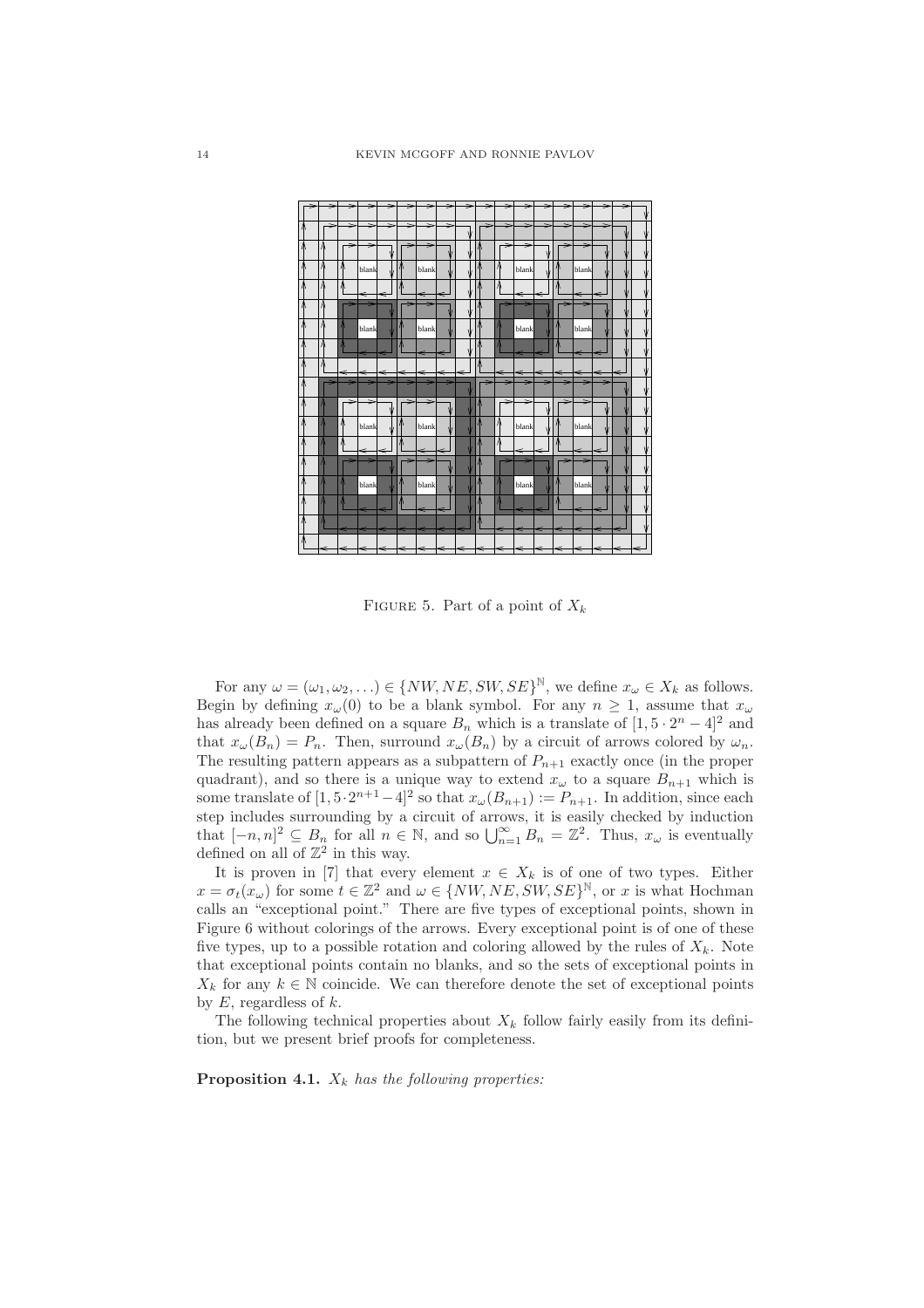

FIGURE 6. Exceptional points of  $X_k$  (uncolored)

- (1) *Suppose*  $x \in X_k$  *and*  $x(v)$  *is a blank. For any*  $n \in \mathbb{N}$  *and*  $u$  *in*  $\mathbb{Z}^2$ *, if*  $v \in u + [-n, n]^2$ , then there is a subset  $S \subset \mathbb{Z}^2$  such that  $u + [-n, n]^2 \subset S$ *and*  $x(S)$  *is a level-2n subsquare in*  $x$ *.*
- (2) *For every n* and every nonexceptional  $x \in X_k$ , its upper limiting frequency *of occurrences of level-*n *subsquares is positive:*

$$
\limsup_{k \to \infty} \frac{|[-k, k]^2 \cap S_x|}{(2k+1)^2} > 0,
$$

*where*  $S_x$  *is the set of locations of lower-left corners of level-n subsquares in* x*.*

### *Proof.*

(1): We prove this statement by induction. The statement is trivial for  $n = 0$ , since level-0 subsquares are precisely blank symbols. Assume the statement for  $n$ . Then, if  $x(v)$  is a blank and  $v \in u + [-(n+1), n+1]^2$ , then there exists  $t \in [-1, 1]^2$ so that  $v \in u + t + [-n, n]^2$ , and then  $u + t + [-n, n]^2$  is contained entirely within a level- $2n$  subsquare by the inductive hypothesis. However, this level- $2n$  subsquare must be part of a level- $(2n + 1)$  subsquare in x, in which the original level-2n subsquare is surrounded by a circuit of arrows. Then  $u+t+[-(n+1), n+1]^2$  is clearly contained entirely within that level- $(2n + 1)$  subsquare. Finally, that level- $(2n + 1)$ subsquare must be part of a level- $(2n+2)$  subsquare in x, in which it is surrounded by a circuit of arrows, and clearly  $u + [-(n+1), n+1]^2$  is contained entirely within that level- $(2n + 2)$  subsquare.

(2): First, note that for any  $k \geq n$ , the number of level-n subsquares within any level-k subsquare is  $4^{k-n}$ . Then, for any  $\omega$  and any k,  $x_{\omega}([- (5 \cdot 2^k - 4), 5 \cdot 2^k - 4]^2)$ contains a level-k subsquare, and so contains at least  $4^{k-n}$  level-n subsquares.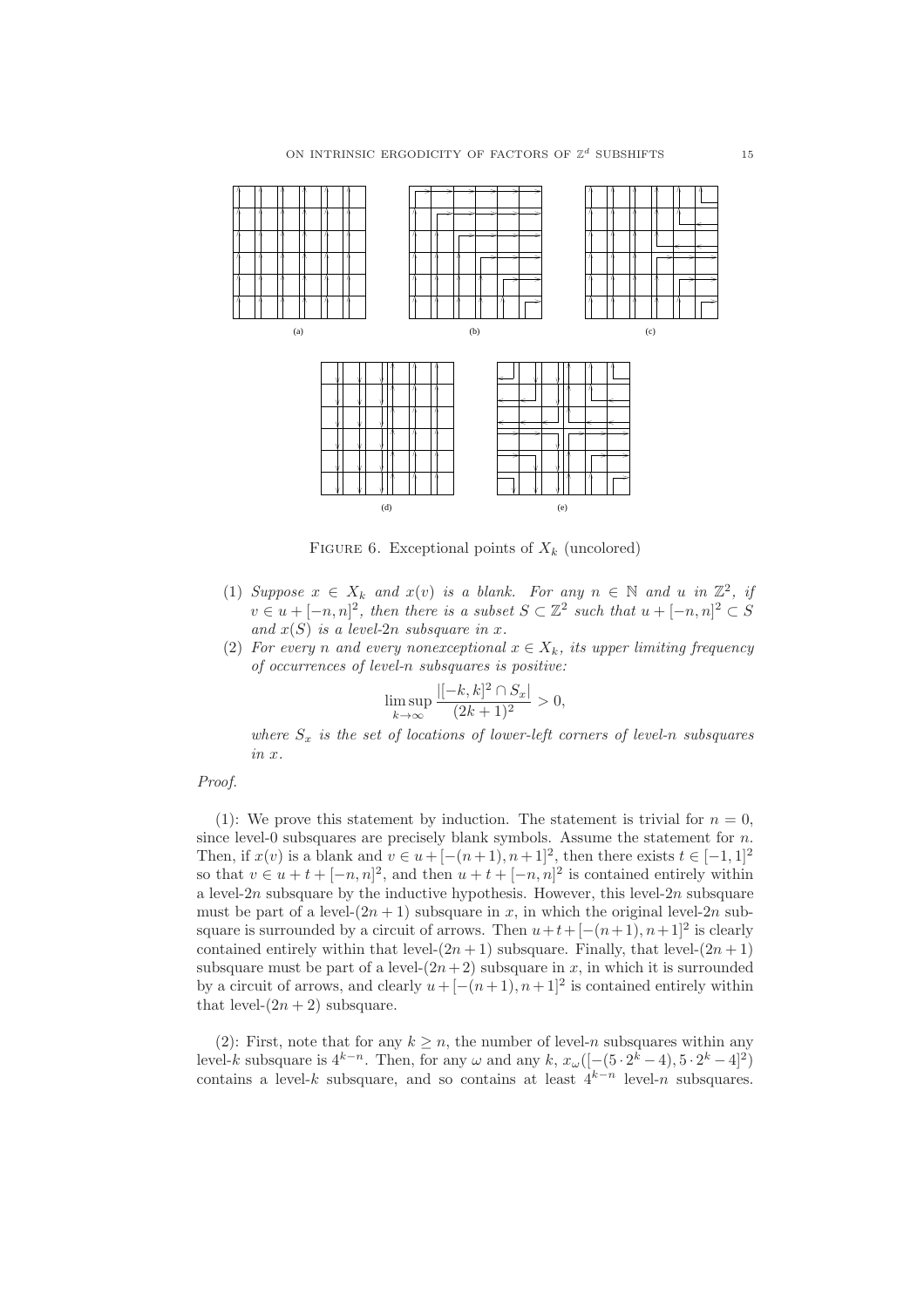Therefore, the upper limiting frequency of level-n subsquares in  $x_{\omega}$  is at least

$$
\lim_{k \to \infty} \frac{4^{k-n}}{(10 \cdot 2^k - 7)^2} = \frac{1}{100 \cdot 4^n}.
$$

It is clear that translating a point does not change its upper limiting frequency of level-n subsquares, and so this extends to all nonexceptional points  $\sigma_t(x_\omega)$ .

 $\Box$ 

In the following definition, we introduce some auxiliary objects that will be useful in the proof of Theorem 1.2.

**Definition 4.2.** Let *n* be in N. Let  $Y_{1,n}$  be the  $\mathbb{Z}^2$  SFT obtained by replacing the lower-left corner of every level-n subsquare in  $X_1$  with the symbol c. (We note for reference that  $Y_{1,n}$  is topologically conjugate to  $X_1$ , with conjugacy given by the 1-block map that replaces each c by the SW corner arrow.) For  $m > 1$ , let  $\mathcal{B}_m$  be the disjoint union of the alphabet of  $X_1$  and the symbols  $(c, i)$ , where  $i = 1, \ldots, m$ . Define the 1-block map  $\pi$  from  $\mathcal{B}_m$  to the alphabet of  $Y_{1,n}$  that acts as the identity on the alphabet of  $X_1$  and sends each  $(c, i)$  to c. We omit the dependence of  $\pi$  on m and n.) Let  $Y_{m,n}$  be the  $\mathbb{Z}^2$  SFT with alphabet  $\mathcal{B}_m$  consisting of those points x in  $(\mathcal{B}_m)^{\mathbb{Z}^2}$  such that  $\pi(x) \in Y_{1,n}$ .

For notation, we let  $\alpha_n$  be the supremum of upper limiting frequences of level $n$  subsquares in  $X_1$ , which is positive by part (2) of Proposition 4.1. We now present some lemmas regarding the subshifts  $Y_{m,n}$  that will be used in the proof of Theorem 1.2. When m and n are fixed and  $N > n$ , a level-N subsquare of  $Y_{m,n}$ will be understood to mean a level-N subquare of  $X_1$  in which all lower-left corners of level-n subsquares have been replaced by various  $(c, i)$ ,  $i = 1, \ldots, m$ . Let  $S_N$ denote the set of level-N subsquares in  $Y_{m,n}$ . Note that  $Y_{m,n}$  contains the same set E of exceptional points as  $X_1$ .

**Lemma 4.3.** *Suppose* m and n are in N. Then  $h(Y_{m,n}) = \alpha_n \log m$ .

*Proof.* For a point x in  $X_1$ , let  $f_N(x)$  be the frequency of lower-left corners of level*n* subsquares in x that appear in  $[1, N]^2$ . By definition of  $\alpha_n$ , there is a sequence  ${\epsilon_N}_N$  tending to 0 from above such that  $\max_x f_N(x) \leq \alpha_n + \epsilon_N$  for all N. Also, there is a sequence of points  $\{x_N\}_N$  in  $X_1$  such that  $\{f_N(x_N)\}_N$  tends to  $\alpha_n$ . Then

$$
m^{f_N(x_N)N^2} \le |L_{[1,N]^2}(Y_{m,n})| \le |L_{[1,N]^2}(X_1)|m^{(\alpha_n + \epsilon_N)N^2}
$$

where the second inequality holds because each pattern in  $Y_{m,n}$  is determined by a pattern u in  $X_1$  and a choice of symbol from  $\{(c, i)\}_{i=1}^m$  at the lower-left corner of each level-n subsquare in u. Taking logs, dividing by  $N^2$ , and letting N tend to infinity, we obtain

$$
\alpha_n \log m \le h(Y_{m,n}) \le h(X_1) + \alpha_n \log m.
$$

Since  $h(X_1) = 0$ , we see that  $h(Y_{m,n}) = \alpha_n \log m$ .

,

**Lemma 4.4.** *Suppose* m and n are in N. Then any measure  $\mu$  in  $\mathcal{M}(Y_{m,n})$  such *that*  $\mu(E) = 0$  *is uniquely determined by the values*  $\mu(u)$ *, for all level-N subsquares* u*.*

*Proof.* Let  $\mu$  be in  $\mathcal{M}(Y_{m,n})$  such that  $\mu(E) = 0$ . Then  $\mu$  is uniquely determined by its values on the collection of cylinder sets  $[w]$ , where w is in  $L(Y_{m,n})$ . Let w be in  $L(Y_{m,n})$ , and suppose w has shape S. Let us show that  $\mu(w)$  is uniquely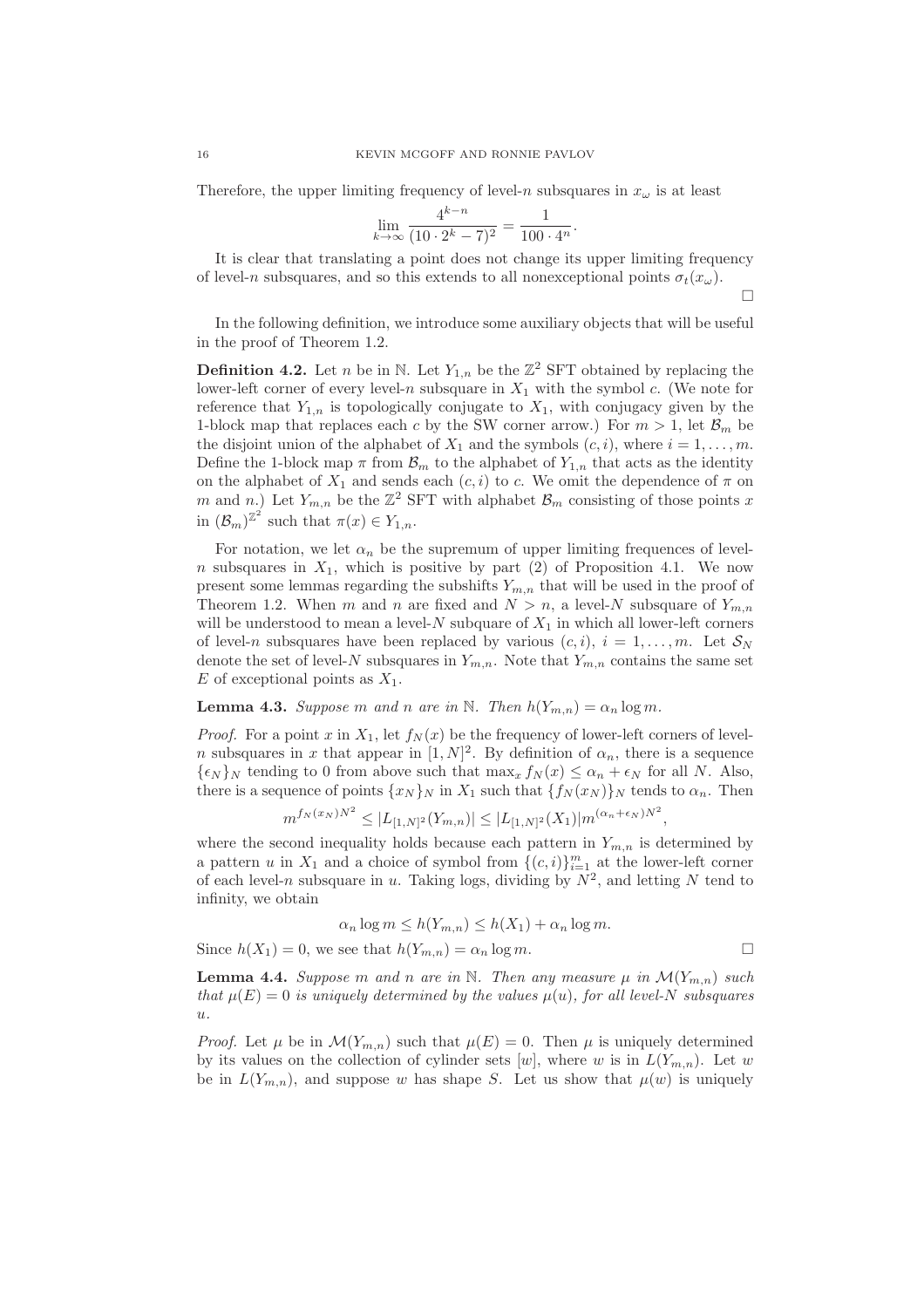determined by the values of  $\mu$  on the cylinder sets defined by level-N subsquares for all N.

Observe that if  $u$  is a level- $N_1$  subsquare containing a copy of  $w$  and  $v$  is a level- $N_2$  subsquare containing a copy of w, then one of the following holds: i) [u] and [v] are disjoint, ii) [u] is contained in [v], or iii) [v] is contained in [u]. Now define  $\mathcal{U}(w)$  to be the set of patterns u such that u is a level-N subsquare for some N, u contains a copy of  $w$ , and  $u$  does not contain any level- $N'$  subsquare which contains a copy of w for any  $N' < N$ .

By Proposition 4.1, for every non-exceptional point x in  $Y_{m,n}$  there exists N such that  $x(S)$  is entirely contained in a level-N subsquare. Therefore the symmetric difference between [w] and the disjoint union  $\bigcup_{u \in \mathcal{U}(w)}[u]$  is contained in E. Since  $\mu(E) = 0$ , we have that  $\mu(w)$  is the sum of the values  $\mu(u)$ , for u in  $\mathcal{U}(w)$ . Since w was arbitrary, we conclude that the measure  $\mu$  is uniquely determined as desired. П

**Lemma 4.5.** *Suppose*  $m > 1$  *and*  $n$  *is in* N. *Then*  $Y_{m,n}$  *is intrinsically ergodic.* 

*Proof.* By Lemma 4.3, we have that  $h(Y_{m,n}) = \alpha_n \log m$ .

For now, we use the notation that  $P_N$  is the unique level-N subsquare in  $Y_{1,n}$ . For any invariant measure  $\nu$  on  $Y_{1,n}$  and  $N_1 \langle N_2$ , we have that

(4.1) 
$$
\nu(P_{N_1}) = 4^{N_2 - N_1} \nu(P_{N_2}),
$$

since  $P_{N_2}$  contains  $4^{N_2-N_1}$  copies of  $P_{N_1}$  and every  $P_{N_1}$  is contained in a copy of  $P_{N_2}$ .

*Claim:* there is a unique shift-invariant measure  $\nu'$  on  $Y_{1,n}$  such that  $\nu'(P_n) \geq$  $\alpha_n$ , and  $\nu'(E) = 0$ . Consider any shift-invariant  $\nu'$ . Then by the ergodic theorem, there exists an integrable  $g: Y_{1,n} \to \mathbb{R}$  such that

$$
\frac{1}{(2k+1)^2} \sum_{t \in [-k,k]^2} \chi_{[P_n]}(\sigma_t(x)) \underset{\nu' = \text{a.e.}}{\longrightarrow} g,
$$

where  $\int g \, d\nu' = \int \chi_{[P_n]} \, d\nu' = \nu'(P_n)$ . Clearly  $g = 0$  on all exceptional points, and is bounded from above by  $\alpha_n$  due to its definition as the maximal upper limiting frequency of occurences of  $P_n$  in points of  $X_1$ . Therefore, if  $\nu'(P_n) \geq \alpha_n$ , then  $\nu'(E) = 0$ . Since  $\nu'(P_N)$  is determined by (4.1) for each N, we have that  $\nu'$  is uniquely determined by Lemma 4.4. Thus, there is at most one measure with the desired properties.

Let us now show that there is at least one such measure. By definition of  $\alpha_n$ , there exists a sequence  $\{x_N\}_N$  in  $Y_{1,n}$  such that the frequency of  $P_n$  in  $x_N([-N,N]^2)$ tends to  $\alpha_n$ . Let

$$
\nu_N = \frac{1}{(2N+1)^2} \sum_{p \in [-N,N]^2} \delta_{\sigma_p(x_N)},
$$

and let  $\nu'$  be any subsequential (weak<sup>\*</sup>) limit of the sequence  $\{\nu_N\}_N$ . Then  $\nu'$  is an invariant measure on  $Y_{1,n}$  such that  $\nu'(P_n) = \lim_{N \to \infty} \nu_N(P_n)$ , which is  $\alpha_n$  by our choice of  $\{x_N\}_N$ . Combining this fact with the result of the previous paragraph, we obtain that there is exactly one shift-invariant measure  $\nu'$  on  $Y_{1,n}$  such that  $\nu'(P_n) \ge \alpha_n$ , and  $\nu'(E) = 0$ , which establishes the claim.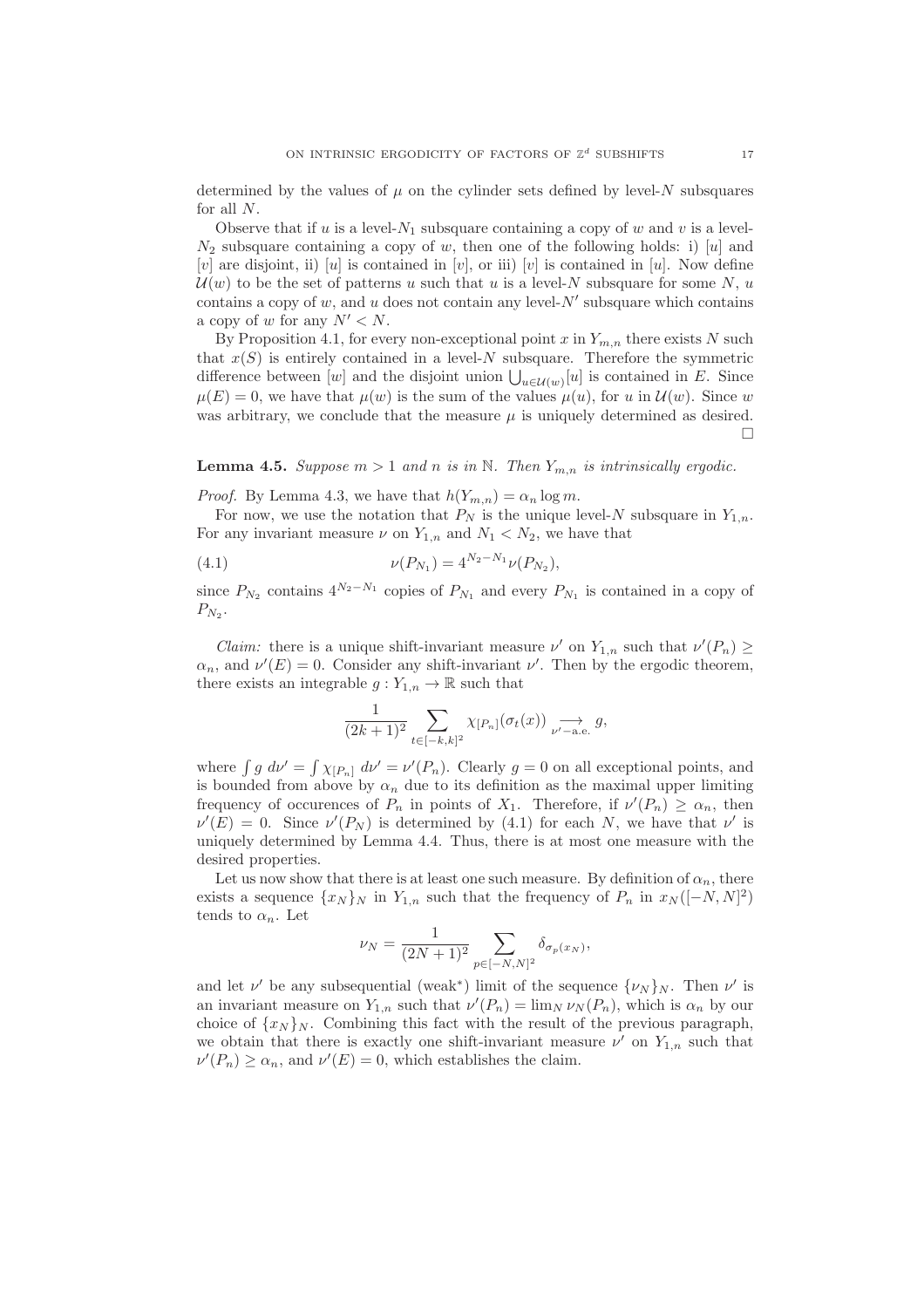Recall that  $\pi: Y_{m,n} \to Y_{1,n}$  is the 1-block factor map that projects  $(c, i)$  to c and acts as the identity on all other symbols. For a pattern w in  $Y_{1,n}$ , we let  $\pi^{-1}(w)$ denote the set of patterns b in  $Y_{m,n}$  such that  $\pi(b) = w$ .

Let  $\mu'$  be the measure in  $\mathcal{M}(Y_{m,n})$  such that for each pattern b in  $\pi^{-1}(w)$ , we have

(4.2) 
$$
\mu'(b) = \nu'(w)m^{-F(w)},
$$

where  $F(w)$  is the number of occurrences of the symbol c in w. In words,  $\mu'$  is the measure that projects to  $\nu'$  under  $\pi$  and, conditioned on  $\pi^{-1}(w)$ , independently gives uniform probability to each of the symbols  $(c, i)$ , for  $i = 1, \ldots, m$ .

Let  $\mu$  be any measure in  $\mathcal{M}(Y_{m,n})$  such that  $\mu \neq \mu'$ . We will show that  $h(\mu)$  $\alpha_n \log m = h(Y_{m,n})$ , and hence  $\mu$  is not a measure of maximal entropy for  $Y_{m,n}$ . Let  $\nu = \pi \mu$ . For any measure  $\tau$  on a subshift, recall that  $H_{\tau,N}$  denotes the entropy of  $\tau$  with respect to the partition into patterns of shape  $[1, N]^2$ . Using conditional probabilities and logarithmic rules, we have

$$
(4.3) \quad H_{\mu,N} = \sum_{b \in L_{[1,N]^2}(Y_{m,n})} -\mu(b) \log \mu(b) \n= \sum_{w \in L_{[1,N]^2}(Y_{1,n})} -\mu(\pi^{-1}(w)) \mu(b | \pi^{-1}(w)) \log \left(\mu(\pi^{-1}(w))\mu(b | \pi^{-1}(w))\right) \n= \sum_{w \in L_{[1,N]^2}(Y_{1,n})} -\mu(\pi^{-1}(w)) \log \mu(\pi^{-1}(w)) \sum_{b \in \pi^{-1}(w)} \mu(b | \pi^{-1}(w)) \n+ \sum_{w \in L_{[1,N]^2}(Y_{1,n})} \mu(\pi^{-1}(w)) \sum_{b \in \pi^{-1}(w)} -\mu(b | \pi^{-1}(w)) \log \mu(b | \pi^{-1}(w)) \n= \sum_{w \in L_{[1,N]^2}(Y_{1,n})} -\nu(w) \log \nu(w) + \sum_{w \in L_{[1,N]^2}(Y_{1,n})} \nu(w) H(\mu(\cdot | \pi^{-1}(w))) \n= H_{\nu,N} + \sum_{w \in L_{[1,N]^2}(Y_{1,n})} \nu(w) H(\mu(\cdot | \pi^{-1}(w))).
$$

Let  $N_0 > n$  be in N. Let  $\mu(\cdot | \mathcal{S}_{N_0})$  be the conditional probability measure on  $\mathcal{S}_{N_0}$  induced by  $\mu$ : for b in  $\mathcal{S}_{N_0}$ , let

$$
\mu(b \mid \mathcal{S}_{N_0}) = \frac{\mu(b)}{\sum_{b' \in \mathcal{S}_{N_0}} \mu(b')}.
$$

Let h' be the entropy of  $\mu(\cdot | \mathcal{S}_{N_0})$ , i.e.  $h' = H(\mu(\cdot | \mathcal{S}_{N_0}))$ .

For a pattern w in  $L_{[1,N]^2}(Y_{1,n})$ , we define a partition  $\mathcal{P}(w)$  of  $[1,N]^2$  as follows. Let  $\mathcal{P}_1(w)$  consist of all S for which  $w(S)$  is a level-N<sub>0</sub> subsquare. Let  $\mathcal{P}_2(w)$ consist of all  $\{t\}$  so that  $w(t) = c$ , but this occurrence of c is not contained in level- $N_0$  subsquare within w. Finally, let  $\mathcal{P}_3(w)$  consist of  $\{t\}$  for all t such that t is not contained in any level- $N_0$  subsquare within w and  $w(t) \neq c$ . Then define  $\mathcal{P}(w) = \mathcal{P}_1(w) \cup \mathcal{P}_2(w) \cup \mathcal{P}_3(w)$ , and note that  $\mathcal{P}(w)$  is a partition of  $[1, N]^2$ . For C in  $\mathcal{P}(w)$ , recall that  $\mu_C(\cdot \mid \pi^{-1}(w))$  denotes the projection of  $\mu(\cdot \mid \pi^{-1}(w))$  onto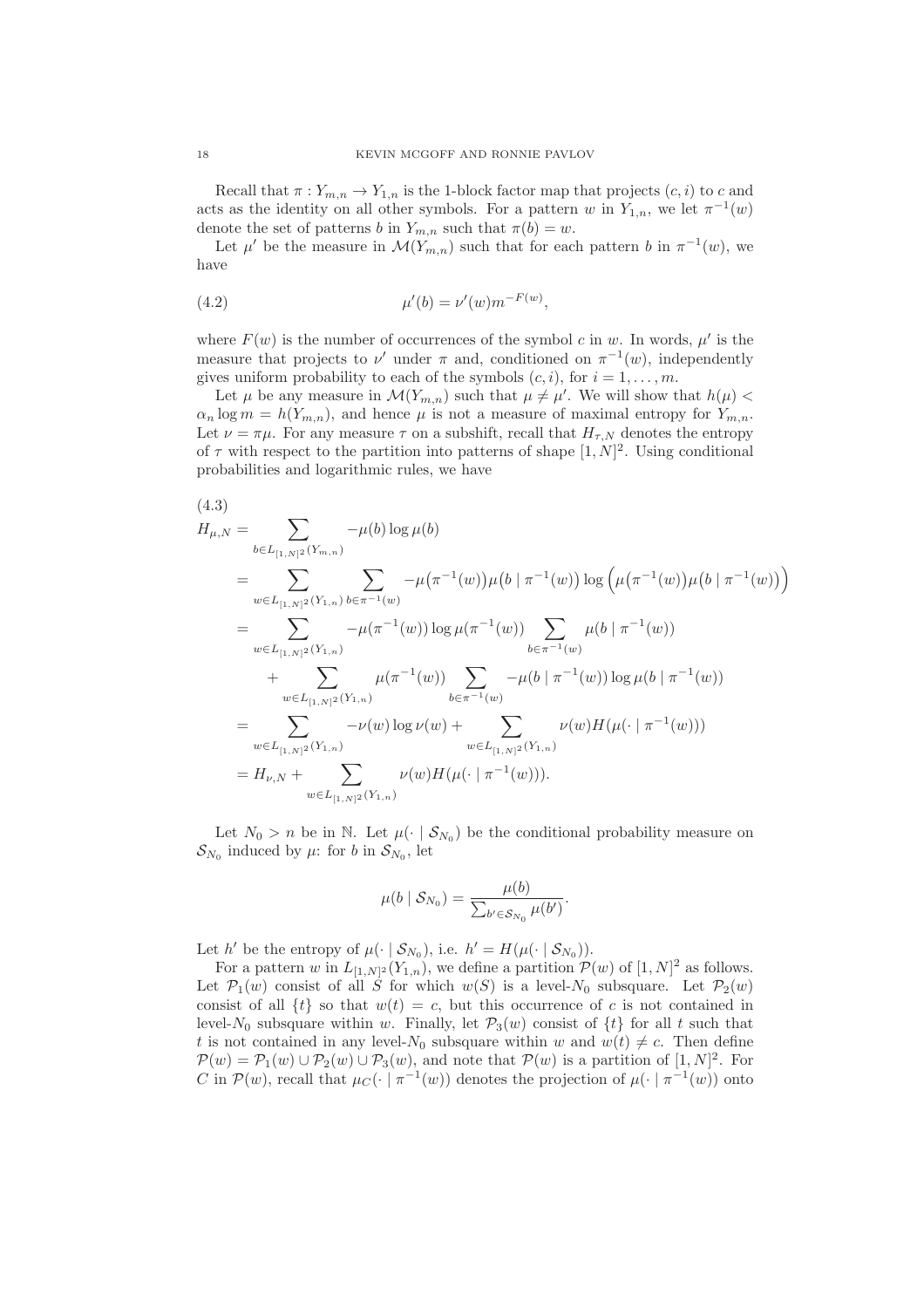the coordinates in  $C$ . Then Proposition 2.11 gives

$$
H(\mu(\cdot \mid \pi^{-1}(w))) \leq \sum_{C \in \mathcal{P}(w)} H(\mu_C(\cdot \mid \pi^{-1}(w)))
$$
  
\n
$$
= \sum_{C \in \mathcal{P}_1(w)} H(\mu_C(\cdot \mid \pi^{-1}(w)))
$$
  
\n
$$
+ \sum_{\{t\} \in \mathcal{P}_2(w)} H(\mu_{\{t\}}(\cdot \mid \pi^{-1}(w)))
$$
  
\n
$$
+ \sum_{\{t\} \in \mathcal{P}_3(w)} H(\mu_{\{t\}}(\cdot \mid \pi^{-1}(w))).
$$

We now bound each of the three terms in the right-most expression of (4.4). For C in  $\mathcal{P}_1(w)$ , we have that  $\mu_C(\cdot \mid \pi^{-1}(w)) = \mu(\cdot \mid \mathcal{S}_{N_0})$ . For notation, let  $F_{N_0}(w)$  be the number of level- $N_0$  subsquares completely contained in  $w$ . Then by definition of  $h'$ , we have

(4.5) 
$$
\sum_{C \in \mathcal{P}_1(w)} H(\mu_C(\cdot \mid \pi^{-1}(w))) = |\mathcal{P}_1(w)| \cdot h' = F_{N_0}(w) \cdot h'.
$$

Now let  $F_{\partial}(w)$  be the number of occurrences of the symbol c in w that appear within  $5 \cdot 2^{N_0} - 4$  of the boundary of  $[1, N]^2$ ; clearly  $F_{\partial(w)} \leq 4(5 \cdot 2^{N_0} - 4)N$ . Note that for any singleton  $\{t\}$  in  $\mathcal{P}_2(w)$ , we have that t lies within  $5 \cdot 2^{N_0} - 4$  of the boundary of  $[1, N]^2$ . Therefore, by Proposition 2.10, we see that

(4.6) 
$$
\sum_{\{t\} \in \mathcal{P}_2(w)} H(\mu_{\{t\}}(\cdot \mid \pi^{-1}(w))) \leq |\mathcal{P}_2(w)| \log m \leq F_\partial(w) \log m.
$$

Finally, for  $\{t\}$  in  $\mathcal{P}_3(w)$ , we have that  $H(\mu_{\{t\}}(\cdot | \pi^{-1}(w))) = 0$ , since all patterns in  $\pi^{-1}(w)$  have the same symbol at location t. Now combining  $(4.4)$  -  $(4.6)$ , we see that

(4.7) 
$$
H(\mu(\cdot \mid \pi^{-1}(w))) \leq F_{N_0}(w) \cdot h' + F_{\partial}(w) \log m.
$$

Combining  $(4.3)$  and  $(4.7)$ , we obtain

$$
H_{\mu,N} = H_{\nu,N} + \sum_{w \in L_{[1,N]^2}(Y_{1,n})} \nu(w) H(\mu(\cdot \mid \pi^{-1}(w)))
$$

(4.8) 
$$
\leq H_{\nu,N} + \sum_{w \in L_{[1,N]^2}(Y_{1,n})} \nu(w) \bigg( F_{N_0}(w) \cdot h' + F_{\partial}(w) \log m \bigg).
$$

Let  $I_{N_0}(x)$  be the indicator function of the set of x in  $Y_{1,n}$  such that  $x([1, 5 \cdot 2^{N_0} (4)^2$  =  $P_{N_0}$ . Dividing by  $N^2$  in (4.8) and re-writing, we have that (4.9)

$$
\frac{1}{N^2} H_{\mu,N} \le \frac{1}{N^2} H_{\nu,N} + h' \sum_{w \in L_{[1,N]^2}(X_1)} \nu(w) \frac{F_{N_0}(w)}{N^2} + \frac{4(5 \cdot 2^{N_0} - 4)N}{N^2} \log m
$$
  

$$
\le \frac{1}{N^2} H_{\nu,N} + h' \int \frac{1}{N^2} \sum_{t \in [1,N]^2} I_{N_0}(\sigma_t(x)) d\nu(x) + \frac{4(5 \cdot 2^{N_0} - 4)}{N} \log m
$$
  

$$
= \frac{1}{N^2} H_{\nu,N} + h' \nu(P_{N_0}) + \frac{4(5 \cdot 2^{N_0} - 4)}{N} \log m.
$$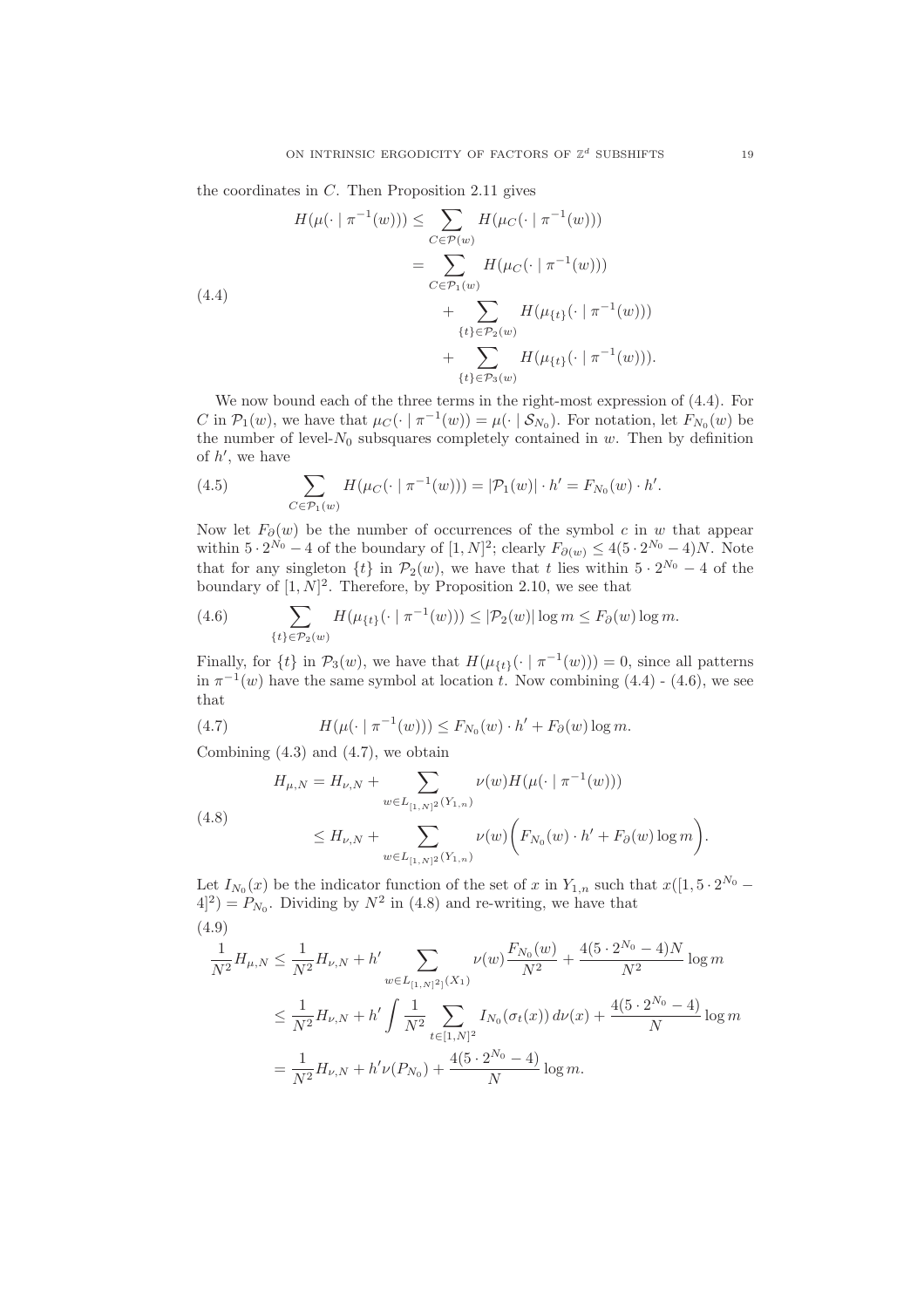Letting N tend to infinity in (4.9) and using that  $h(\nu) = 0$ , we see that

(4.10)  $h(\mu) \le h(\nu) + \nu(P_{N_0}) \cdot h' = \nu(P_{N_0}) \cdot h'.$ 

By (4.1) and the above claim, we have

(4.11) 
$$
\nu(P_{N_0}) = 4^{-N_0+n} \nu(P_n) \le 4^{-N_0+n} \alpha_n,
$$

with equality if and only if  $\nu = \nu'$ . Furthermore, by definition of  $h'$  and Proposition 2.10, we have that

(4.12) 
$$
h' \le \log |\mathcal{S}_{N_0}| = 4^{N_0 - n} \log m,
$$

with equality if and only if  $\mu(\cdot | \mathcal{S}_{N_0})$  is uniform on  $\mathcal{S}_{N_0}$ . Combining (4.10), (4.11), and (4.12), we have that

$$
(4.13) \t\t\t\t h(\mu) \le \alpha_n \log m,
$$

with equality only if  $\nu = \nu'$  and  $\mu(\cdot \mid \mathcal{S}_{N_0})$  is uniform on  $\mathcal{S}_{N_0}$ , for all  $N_0 > n$ .

Hence, if  $\nu \neq \nu'$ , then (4.13) gives that  $h(\mu) < \alpha_n \log m$ . If  $\nu = \nu'$ , then Proposition 4.4, (4.2), and the fact that  $\mu \neq \mu'$  together imply that there exists  $N_0 > n$  such that  $\mu(\cdot | \mathcal{S}_{N_0})$  is not uniform on  $\mathcal{S}_{N_0}$ . In this case, we again obtain that  $h(\mu) < \alpha_n \log m$  by (4.13). Taken together, these cases show that if  $\mu \neq \mu'$ , then  $h(\mu) < \alpha_n \log m = h(Y_{m,n})$ . As  $Y_{m,n}$  is expansive and therefore has a measure of maximal entropy, we obtain that  $\mu'$  is the unique measure of maximal entropy on  $Y_{m,n}$ . Thus,  $Y_{m,n}$  is intrinsically ergodic.

**Lemma 4.6.** Suppose  $\varphi: X \to Z$  is a factor map with radius n such that the *cardinality of the set of*  $\varphi$ *-images of level-2n subsquares is* m. Then there exist *factor maps*  $\psi_1 : X \to Y_{m,2n}$  *and*  $\psi_2 : Y_{m,2n} \to Z$  *such that*  $\varphi = \psi_2 \circ \psi_1$ *.* 

*Proof.* Suppose the set of  $\varphi$ -images of level-2n subsquares is  $\{w_i\}_{i=1}^m$ . For x in X, define  $\psi_1(x)$  as follows. If  $x(v)$  is the lower-left corner of level-2n subsquare whose  $\varphi$ -image is  $w_i$ , then let  $(\psi_1(x))(v) = (c, i)$ . If  $x(v)$  is a blank, then let  $(\psi_1(x))(v)$  be the blank symbol in  $Y_{m,n}$ . Otherwise, let  $\psi_1(x)(v) = x(v)$ . One may easily verify that  $\psi_1$  is a factor map.

For x in  $Y_{m,n}$ , define  $\psi_2(x)$  as follows. Suppose  $v + [-n, n]^2$  is contained in a level-2n subsquare  $x(u + [1, 5 \cdot 2^{2n} - 4]^2)$  whose lower-left corner is labeled  $(c, i)$ . Suppose  $v = u + p$ . Then let  $(\psi_2)(x)(v) = w_i(p)$ . If  $v + [-n, n]^2$  is not contained in a level-2n subsquare in x, then let  $(\psi_2(x))(v) = \varphi(\tilde{x})(v)$ , where  $\tilde{x}$  is a point in X obtained by replacing all symbols  $(c, i)$  in x with the SW arrow symbol and arbitrarily choosing blanks. This map is well-defined, since  $\varphi$  has radius n, and by part (1) of Proposition 4.1, if  $v+[-n,n]^2$  is not contained in any level-2n subsquare, then  $\tilde{x}(v + [-n, n]^2)$  cannot contain any blanks. Furthermore, one may easily check that  $\psi_2$  is a shift-commuting continuous map and that  $\varphi = \psi_2 \circ \psi_1$ , implying that  $\psi_2$  is surjective and therefore also a factor map.

**Lemma 4.7.** *Suppose*  $\varphi$  :  $X \to Z$  *is a factor map with radius n such that the cardinality of the set of*  $\varphi$ *-images of level-2n subsquares is m. Then*  $h(Z) = \alpha_{2n} \log m$ .

*Proof.* By Lemma 4.6, there exist factor maps  $\psi_1 : X \to Y_{m,2n}$  and  $\psi_2 : Y_{m,2n} \to Z$ such that  $\varphi = \psi_2 \circ \psi_1$ . By the fact that entropy is non-increasing under factor maps and Lemma 4.3, we have  $h(Z) \leq h(Y_{m,2n}) = \alpha_{2n} \log m$ .

Let us now check the reverse inequality. By definition of  $\alpha_{2n}$ , there exists a sequence  $\{x_N\}_N$  of points in  $Y_{1,n}$  such that the frequency of lower-left corners of level-2n subsquares contained in  $x_N([1,N]^2)$ , denoted here by  $F_N(x_N)$ , tends to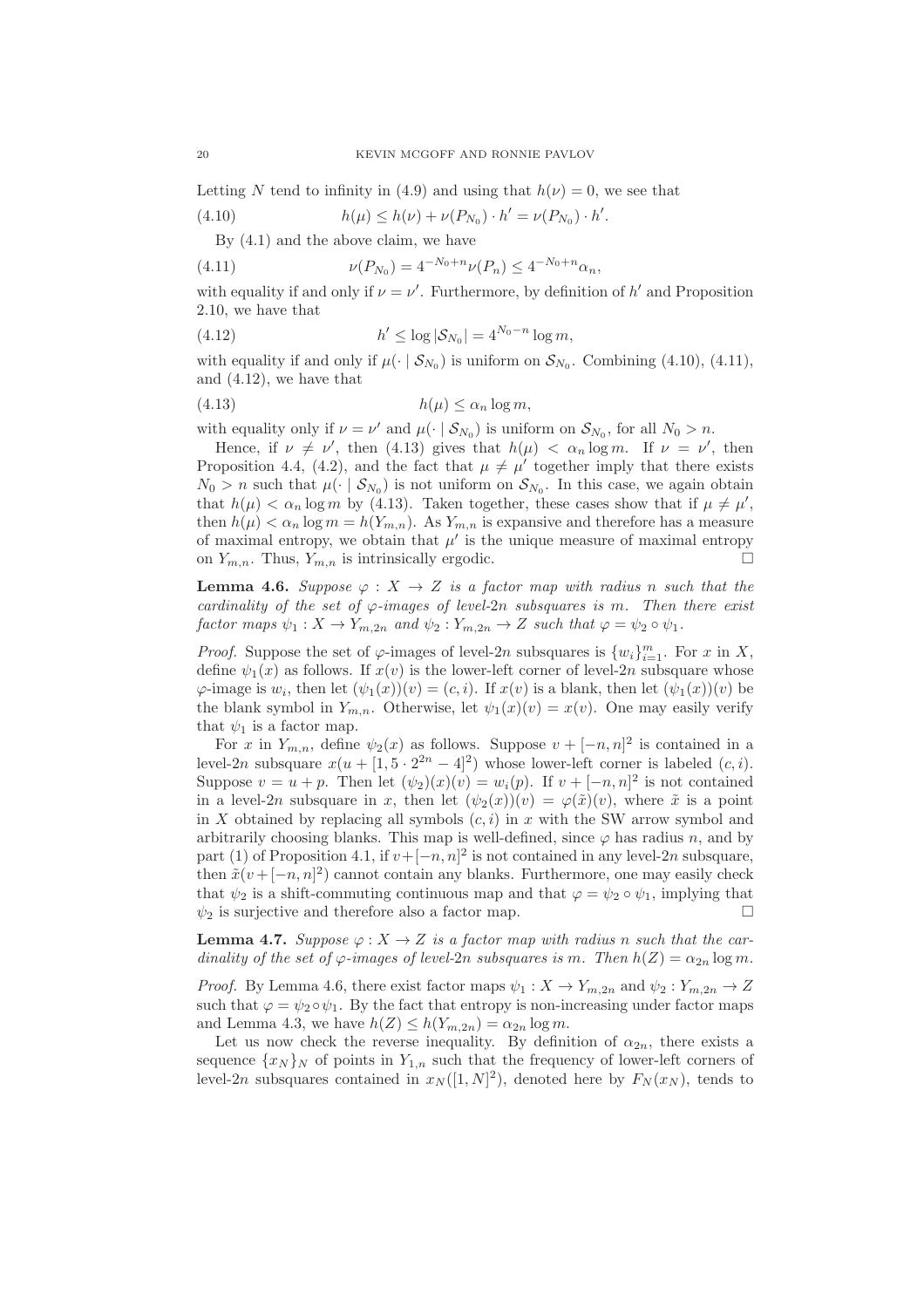$\alpha_{2n}$ . For each  $x_N$ , we have that  $\pi^{-1}(x_N([1,N]^2))$  contains  $m^{F_N(x_N)N^2}$  patterns, each of which has a distinct image under  $\psi_2$ . Hence

$$
\frac{1}{N^2} \log |L_{[1,N]^2}(Z)| \ge \frac{1}{N^2} \log \left( m^{F_N(x_N)N^2} \right) = F_N(x_N) \log m.
$$

Letting N tend to infinity gives that  $h(Z) \ge \alpha_{2n} \log m$ , as desired.

*Proof of Theorem 1.2.* By part (2) of Proposition 4.1, there exist points of  $X_1$  with positive upper limiting frequency of blank symbols. Then clearly  $h(X_k)$  is at least  $log k$  times that positive number, and so can be made arbitrarily large by choosing k large. We choose any  $k > 1$ , and, for convenience, we denote  $X_k$  simply by X.

Consider any factor map  $\phi$  on X with radius n where  $h(\phi(X)) > 0$ . By Lemma 4.7, there exist at least 2 distinct  $\phi$ -images of level-2n subsquares; call them  $w_1, \ldots, w_m$ , with  $m > 1$ . By Lemma 4.6, there exist factor maps  $\psi_1 : X \to Y_{m,2n}$ and  $\psi_2: Y_{m,2n} \to \phi(X)$  such that  $\phi = \psi_2 \circ \psi_1$ . By Lemmas 4.3 and 4.5,  $Y_{m,2n}$  has entropy  $\alpha_{2n} \log m$ , and there is a unique invariant probability measure  $\mu$  on  $Y_{m,2n}$ with entropy  $h(\mu) = \alpha_{2n} \log m$ .

By Lemma 4.7, we have that  $h(\phi(X)) = \alpha_{2n} \log m$ . Since entropy cannot increase under a factor map and  $\mu'$  is the only measure on  $Y_{m,2n}$  with  $h(\mu') \ge \alpha_{2n} \log m$ , we see that there is at most one measure on  $\phi(X)$  (namely the push-forward  $\psi_2\mu'$ ) with entropy  $\alpha_{2n} \log m$ . Using the fact that any subshift has a measure of maximal entropy, we conclude that there is a unique measure of maximal entropy on  $\phi(X)$ .  $\Box$ 

We note that  $X_k$  has factors which are not intrinsically ergodic; for instance, if  $\psi$  removes the labels of blanks, then  $X_1 = \psi(X_k)$  is zero entropy, but not uniquely ergodic (due to the existence of exceptional points), and all of its measures are trivially measures of maximal entropy. If one wants an example where all factors, including zero entropy ones, are intrinsically ergodic, then as mentioned in the introduction, any uniquely ergodic subshift would suffice. There exist uniquely ergodic  $\mathbb{Z}^d$  shifts of finite type (see, for instance, [11] and [14]), but it was shown in [13] that such SFTs must have topological entropy 0.

To summarize, we have examples of  $\mathbb{Z}^2$  SFTs for which every positive entropy factor is intrinsically ergodic, and examples of  $\mathbb{Z}^2$  SFTs for which every factor is zero entropy and uniquely ergodic. An ideal example would combine the properties of these two, i.e. it would have positive entropy and it would have the property that every factor (including zero entropy factors) is uniquely ergodic. However, we do not yet know of such an example.

#### **REFERENCES**

- [1] R. Bowen, *Some systems with unique equilibrium states*, Math. Syst. Theory 8 (1974), 193– 202.
- [2] M. Boyle, *Open problems in symbolic dynamics*, Contemp. Math. 469 (2008), 69–118.
- [3] M. Boyle, R. Pavlov and M. Schraudner, *Multidimensional sofic shifts without separation and their factors*, Trans. Amer. Math. Soc. 362 (2010), 4617–4653.
- [4] R. Burton and J. Steif, *Non-uniqueness of measures of maximal entropy for subshifts of finite type*, Ergodic Theory Dynam. Systems 14 (1994), no. 2, 213–235.
- [5] V. Climenhaga and D. Thompson, *Intrinsic ergodicity beyond specification:* β*-shifts,* S*-gap shifts, and their factors*, Israel J. Math. 192 (2012), no. 2, 785–817.
- [6] T. Cover and J. Thomas, *Elements of information theory.* John Wiley & Sons (2012).